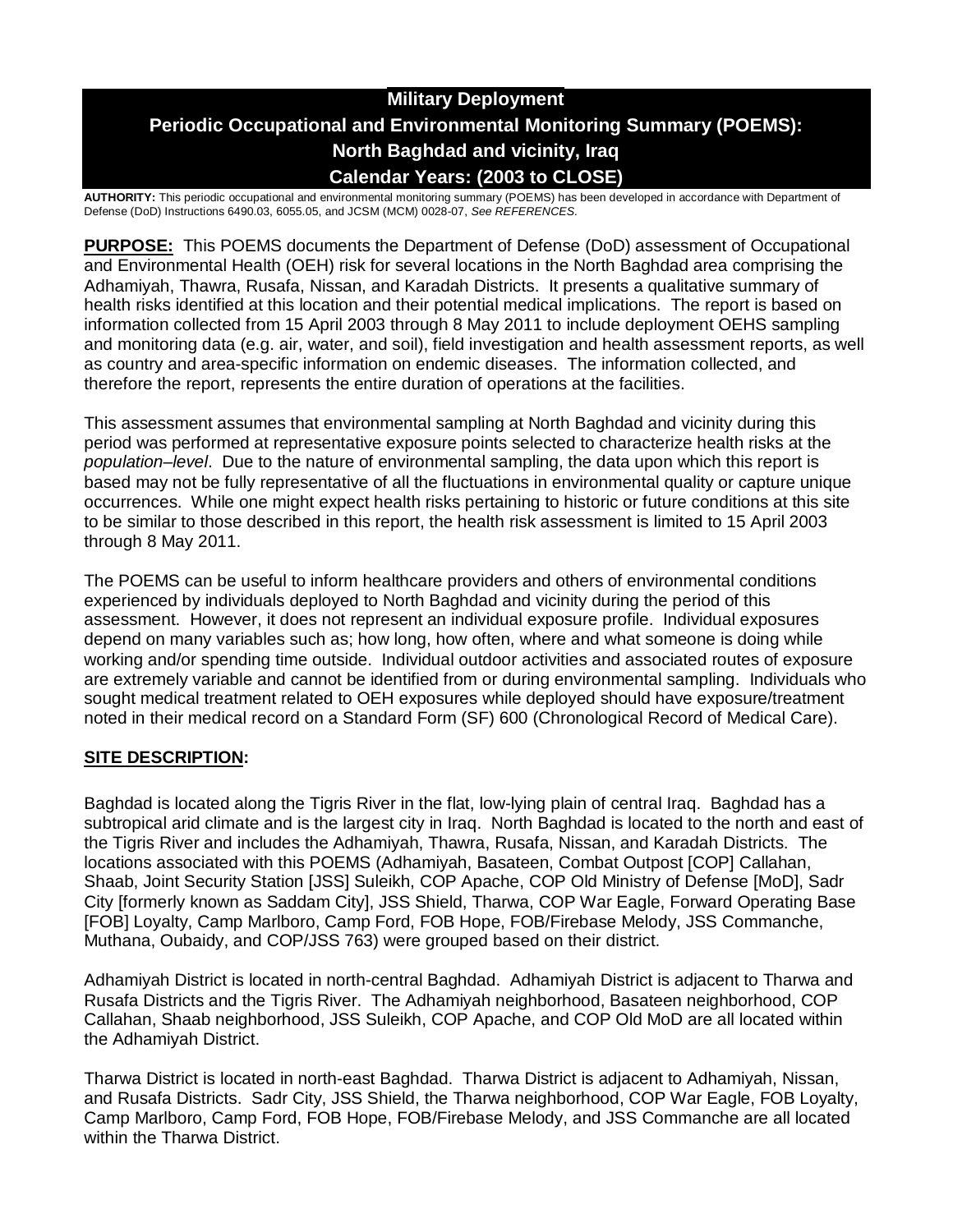**SUMMARY:** Conditions that may pose a Moderate or greater health risk are summarized in Table 1. Table 2 provides population based risk estimates for identified OEH conditions at North Baghdad and vicinity. As indicated in the detailed sections that follow Table 2, controls established to reduce health risk were factored into this assessment. In some cases, e.g. ambient air, specific controls are noted, but not routinely available/feasible.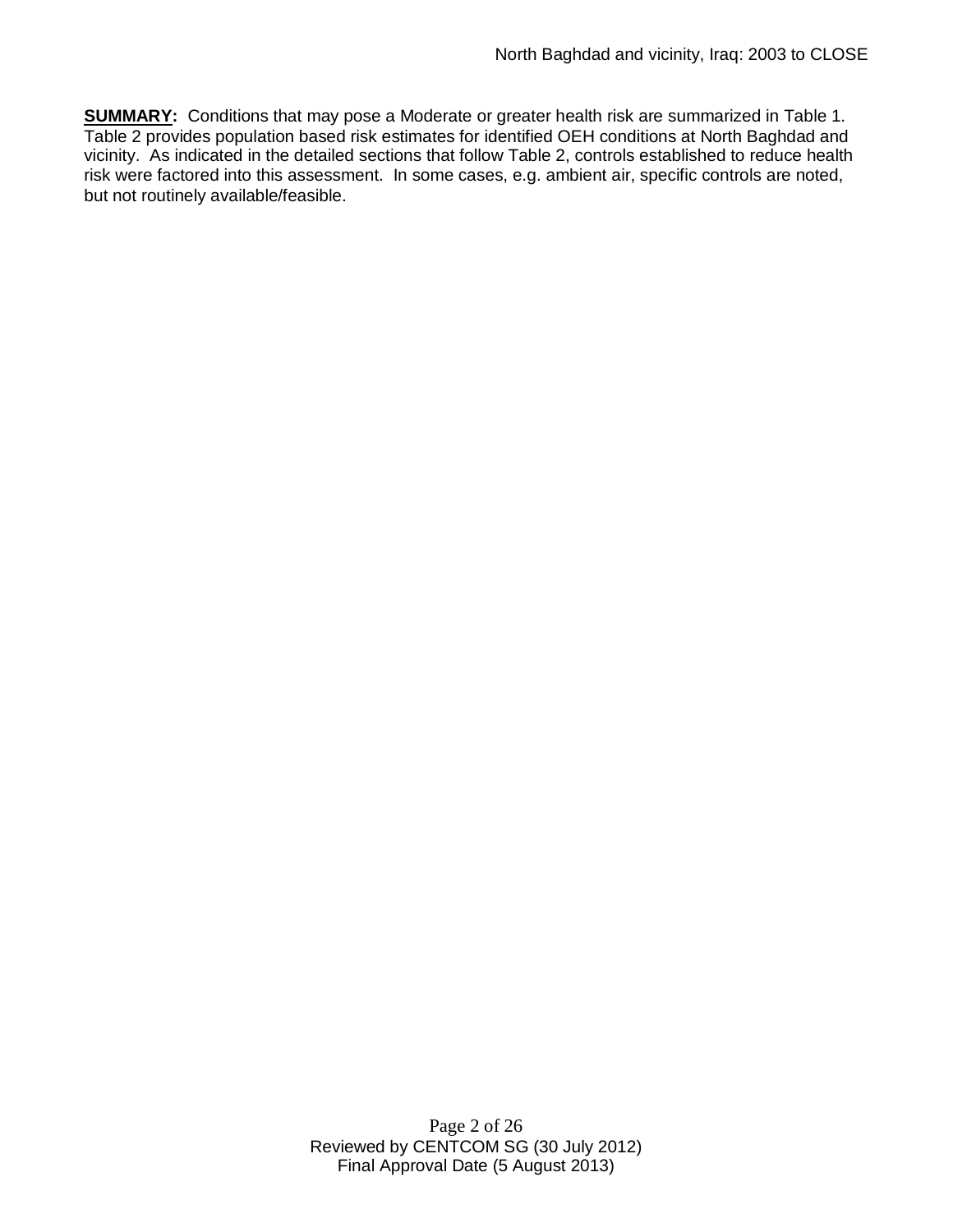### **Table 1: Summary of Occupational and Environmental Conditions with MODERATE or Greater Health Risk**

#### *Short-term health risks & medical implications:*

The following may have caused acute health effects in some personnel during deployment at North Baghdad and vicinity:

Inhalable coarse particulate matter less than 10 micrometers in diameter  $(PM_{10})$ ; food/waterborne diseases (e.g., bacterial diarrhea, Hepatitis A, Typhoid fever, diarrhea-cholera, diarrhea-protozoal, Brucellosis); other endemic diseases (cutaneous leishmaniasis, Crimean-Congo hemorrhagic fever, Sandfly fever, Schistosomiasis, Leptospirosis, Tuberculosis (TB), Rabies, Q fever); and heat stress. For food/waterborne diseases (e.g., bacterial diarrhea, Hepatitis A, Typhoid fever, Brucellosis, diarrhea-cholera, diarrhea-protozoal), if food and water were ingested off post, the health effects could have temporarily incapacitated personnel (diarrhea) or resulted in prolonged illness (Hepatitis A, Typhoid fever, and Brucellosis). Risks from food/waterborne diseases may have been reduced with preventive medicine controls and mitigation, such as Hepatitis A and Typhoid fever vaccinations, and only drinking from approved water sources in accordance with standing CENTCOM policy. For other vector-borne endemic diseases (cutaneous leishmaniasis, Crimean-Congo hemorrhagic fever, Sandfly fever), these diseases may have constituted a significant risk due to exposure to biting vectors; risk was reduced to low by proper wearing of treated uniform, application of repellent to exposed skin and bed net, and appropriate chemoprophylaxis. For water-contact diseases (Leptospirosis, Schistosomiasis), activities involving extensive contact with surface water increased risk. For respiratory diseases (Tuberculosis (TB)), personnel in close-quarter conditions with infectious individuals for prolonged periods could have been at risk for person-to-person spread. Animal contact diseases (Rabies, Q fever), posed year-round risk. For heat stress, risk could have been greater for susceptible persons including those older than 45, of low fitness level, unacclimatized personnel, or individuals with underlying medical conditions. Risks from heat stress may have been reduced with preventive medicine controls, proper work-rest cycles, and mitigation.

Air quality: For inhalational exposure to high levels of dust and  $PM_{10}$ , such as during high winds or dust storms, exposures may have resulted in mild to more serious short-term health effects (e.g., eye, nose or throat and lung irritation) in some personnel while at this site, and certain subgroups of the deployed forces (e.g., those with pre-existing asthma/respiratory and cardio-pulmonary conditions) were at greatest risk of developing notable health effects. Although the data were insufficient to characterize overall risk for exposure to burn pits (see section 10.8), exposures may also have resulted in mild to more serious short-term health effects (e.g., eye, nose or throat and lung irritation) in some personnel and certain subgroups while at this site. Although most effects from exposure to PM<sub>10</sub> and to burn pit smoke should have resolved postdeployment, providers should be prepared to consider the relationship between deployment exposures and current complaints. Some individuals may have sought treatment for acute respiratory irritation during their time at North Bagdad, Iraq and vicinity. Personnel who reported with symptoms or required treatment while at this site should have exposure/treatment noted in medical record (e.g., electronic medical record and/or Standard Form (SF) 600 (*Chronological Record of Medical Care*)).

#### *Long-term health risks & medical implications:*

The following may have caused chronic health effects in some personnel during deployment at North Baghdad and vicinity:

The hazards associated with potential long-term health effects at North Bagdad, Iraq and vicinity included Leishmaniasisvisceral infection. Leishmaniasis is transmitted by sand flies. Visceral leishmaniasis (a more latent form of the disease) causes a severe febrile illness, which typically requires hospitalization with convalescence over 7 days. Leishmaniasis parasites may have survived for years in infected individuals. Consequently, this infection may have gone unrecognized until infections became symptomatic years later.

Air Quality: Though data were insufficient to characterize long-term health risk associated with particulate matter less than 2.5 micrometers in diameter ( $PM_{2.5}$ ) and with burn pits (see section 10.8), it is possible that some otherwise healthy personnel who were exposed for a long-term period to PM2.5 could have developed certain health conditions (e.g., reduced lung function, cardiopulmonary disease). Personnel with a history of asthma or cardiopulmonary disease could potentially have been more likely to develop such chronic health conditions. While the PM exposures were documented and archived, at this time there were no specific recommended, post-deployment medical surveillance evaluations or treatments. Providers should still consider overall individual health status (e.g., any underlying conditions/susceptibilities) and any potential unique individual exposures (such as burn pits, or occupational or specific personal dosimeter data) when assessing individual concerns. Certain individuals may need to be followed/evaluated for specific occupational exposures/injuries (e.g., annual audiograms as part of the medical surveillance for those enrolled in the Hearing Conservation Program; and personnel covered by Respiratory Protection Program and/or Hazardous Waste/Emergency Responders Medical Surveillance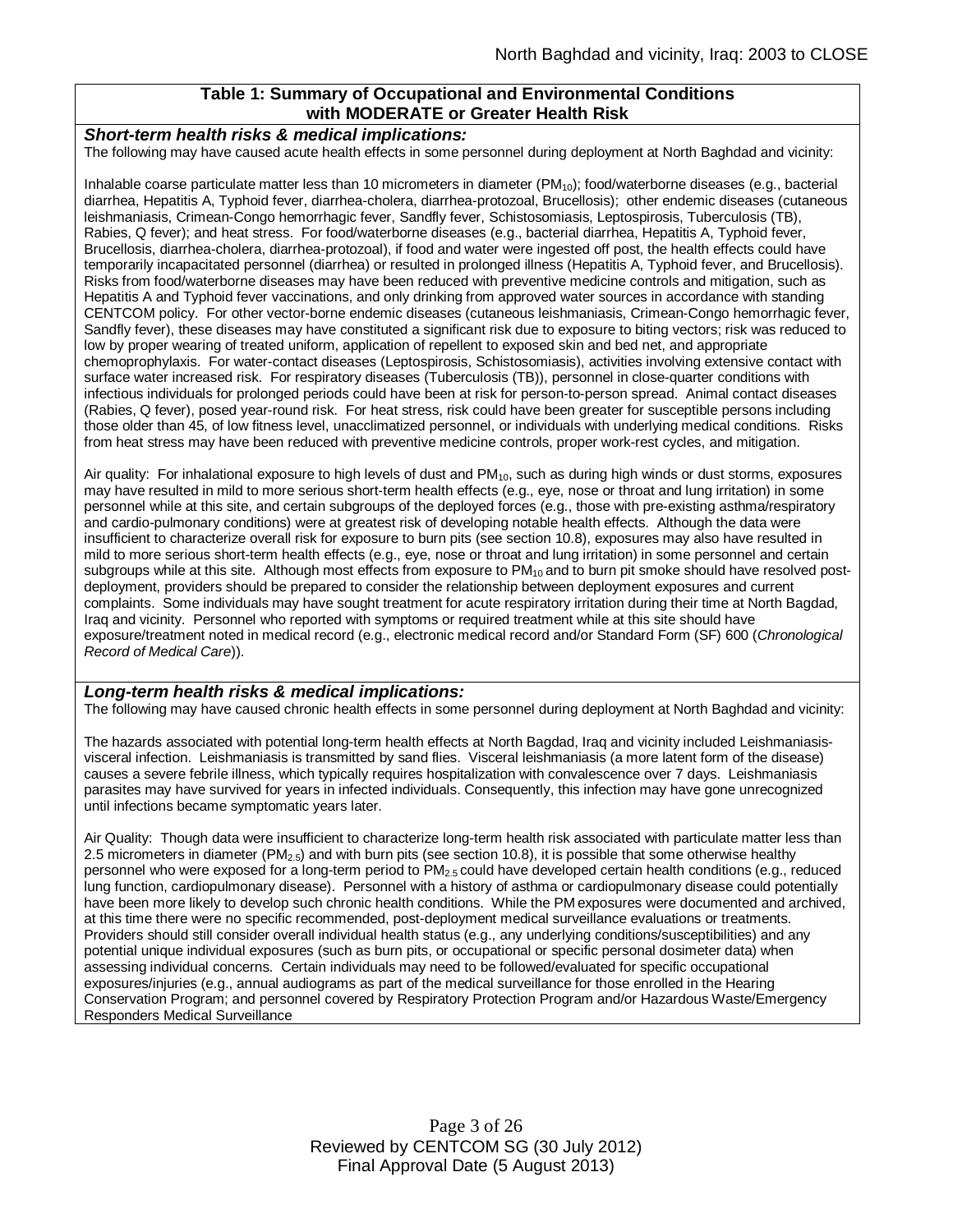| Source of<br><b>Identified Health</b><br>Risk <sup>3</sup>                       | Unmitigated Health Risk Estimate <sup>4</sup>                                                                                                                                                                                                                                                                                                                                      | <b>Control Measures</b><br>Implemented                                                                                                                 | <b>Residual Health Risk Estimate<sup>4</sup></b>                                                                                                                                                                                                                                                                     |
|----------------------------------------------------------------------------------|------------------------------------------------------------------------------------------------------------------------------------------------------------------------------------------------------------------------------------------------------------------------------------------------------------------------------------------------------------------------------------|--------------------------------------------------------------------------------------------------------------------------------------------------------|----------------------------------------------------------------------------------------------------------------------------------------------------------------------------------------------------------------------------------------------------------------------------------------------------------------------|
| <b>AIR</b>                                                                       |                                                                                                                                                                                                                                                                                                                                                                                    |                                                                                                                                                        |                                                                                                                                                                                                                                                                                                                      |
| Particulate<br>matter less than<br>10 microns in<br>diameter (PM <sub>10</sub> ) | Short-term: Low to High, Daily levels<br>vary, acute health effects (e.g., upper<br>respiratory tract irritation) more<br>pronounced during peak days. More<br>serious effects are possible in<br>susceptible persons (e.g., those with<br>asthma/existing respiratory diseases).<br>Long-term: No health guidelines                                                               | Limiting strenuous<br>physical activities when air<br>quality is especially poor;<br>and actions such as<br>closing tent flaps,<br>windows, and doors. | Short-term: Low to High, Daily levels<br>vary, acute health effects (e.g., upper<br>respiratory tract irritation) more<br>pronounced during peak days. More<br>serious effects are possible in<br>susceptible persons (e.g., those with<br>asthma/existing respiratory diseases).<br>Long-term: No health guidelines |
| <b>Metals</b>                                                                    | Short-term: Low                                                                                                                                                                                                                                                                                                                                                                    |                                                                                                                                                        | Short-term: Low                                                                                                                                                                                                                                                                                                      |
|                                                                                  | Long-term: Low                                                                                                                                                                                                                                                                                                                                                                     |                                                                                                                                                        | Long-term: Low                                                                                                                                                                                                                                                                                                       |
| <b>Water</b>                                                                     |                                                                                                                                                                                                                                                                                                                                                                                    |                                                                                                                                                        |                                                                                                                                                                                                                                                                                                                      |
| Water for Other<br>Purposes                                                      | Short-term: None identified based on<br>available sample data.<br>Long-term: Low. Non-drinking water at<br>the Tharwa District from exposure to<br>simazine (See Section 4.2).                                                                                                                                                                                                     | Water treated in<br>accordance with<br>standards applicable to its<br>intended use                                                                     | Short-term: None identified based on<br>available sample data.<br>Long-term: Low. Non-drinking water at<br>the Tharwa District from exposure to<br>simazine (See Section 4.2).                                                                                                                                       |
| <b>ENDEMIC</b><br><b>DISEASE</b>                                                 |                                                                                                                                                                                                                                                                                                                                                                                    |                                                                                                                                                        |                                                                                                                                                                                                                                                                                                                      |
| Food<br>borne/Waterborne<br>(e.g., diarrhea-<br>bacteriological)                 | Short-term: Variable, (bacterial<br>diarrhea, hepatitis A, typhoid fever) to<br>Moderate (diarrhea-cholera, diarrhea-<br>protozoal, brucellosis and hepatitis E).<br>If local food/water were consumed, the<br>health effects can temporarily<br>incapacitate personnel (diarrhea) or<br>result in prolonged illness (Hepatitis A,<br>Typhoid fever, Brucellosis, Hepatitis<br>E). | Preventive measures<br>include Hepatitis A and<br>Typhoid fever vaccination<br>and consumption of food<br>and water only from<br>approved sources.     | Short-term: Low to none                                                                                                                                                                                                                                                                                              |
|                                                                                  | Long-term: none identified                                                                                                                                                                                                                                                                                                                                                         |                                                                                                                                                        | Long-term: No data available                                                                                                                                                                                                                                                                                         |
| Arthropod Vector<br><b>Borne</b>                                                 | Short-term: Variable, Moderate for<br>leishmaniasis-cutaneous, Crimean-<br>Congo hemorrhagic fever, sandfly<br>fever and typhus-miteborne; Low for<br>West Nile fever, and Plague.                                                                                                                                                                                                 | Preventive measures<br>include proper wear of<br>treated uniform,<br>application of repellent to<br>exposed skin, and bed net                          | Short-term: Low                                                                                                                                                                                                                                                                                                      |
|                                                                                  | Long-term: Low (Leishmaniasis-<br>visceral infection)                                                                                                                                                                                                                                                                                                                              | use, minimizing areas of<br>standing water and<br>appropriate<br>chemoprophylaxis.                                                                     | Long-term: No data available                                                                                                                                                                                                                                                                                         |
| Water-Contact<br>(e.g. wading,<br>swimming)                                      | Short-term: Moderate for leptospirosis<br>and schistosomiasis.                                                                                                                                                                                                                                                                                                                     |                                                                                                                                                        | Short-term: Moderate for leptospirosis<br>and schistosomiasis.                                                                                                                                                                                                                                                       |
|                                                                                  | Long-term: No data available                                                                                                                                                                                                                                                                                                                                                       |                                                                                                                                                        | Long-term: No data available                                                                                                                                                                                                                                                                                         |
| Respiratory                                                                      | Short-term: Variable; Moderate for<br>tuberculosis (TB) to Low for<br>meningococcal meningitis.                                                                                                                                                                                                                                                                                    | Providing adequate living<br>and work space; medical                                                                                                   | Short-term: Low                                                                                                                                                                                                                                                                                                      |
|                                                                                  | Long-term: No data available                                                                                                                                                                                                                                                                                                                                                       | screening; vaccination                                                                                                                                 | Long-term: No data available                                                                                                                                                                                                                                                                                         |
| <b>Animal Contact</b>                                                            | Short-term: Variable; Moderate for<br>rabies and Q-fever, and Low for<br>Anthrax and H5N1 avian influenza.                                                                                                                                                                                                                                                                         | Prohibiting contact with,<br>adoption, or feeding of<br>feral animals IAW U.S.                                                                         | Short-term: No data available                                                                                                                                                                                                                                                                                        |
|                                                                                  | Long-term: Low (Rabies)                                                                                                                                                                                                                                                                                                                                                            | <b>Central Command</b><br>(CENTCOM) General<br>Order (GO) 1B. Risks are<br>further reduced in the<br>event of assessed contact                         | Long-term: No data available                                                                                                                                                                                                                                                                                         |

|  |  | Table 2. Population-Based Health Risk Estimates - North Baghdad and vicinity <sup>1,2</sup> |  |  |  |  |  |
|--|--|---------------------------------------------------------------------------------------------|--|--|--|--|--|
|--|--|---------------------------------------------------------------------------------------------|--|--|--|--|--|

Page 4 of 26 Reviewed by CENTCOM SG (30 July 2012) Final Approval Date (5 August 2013)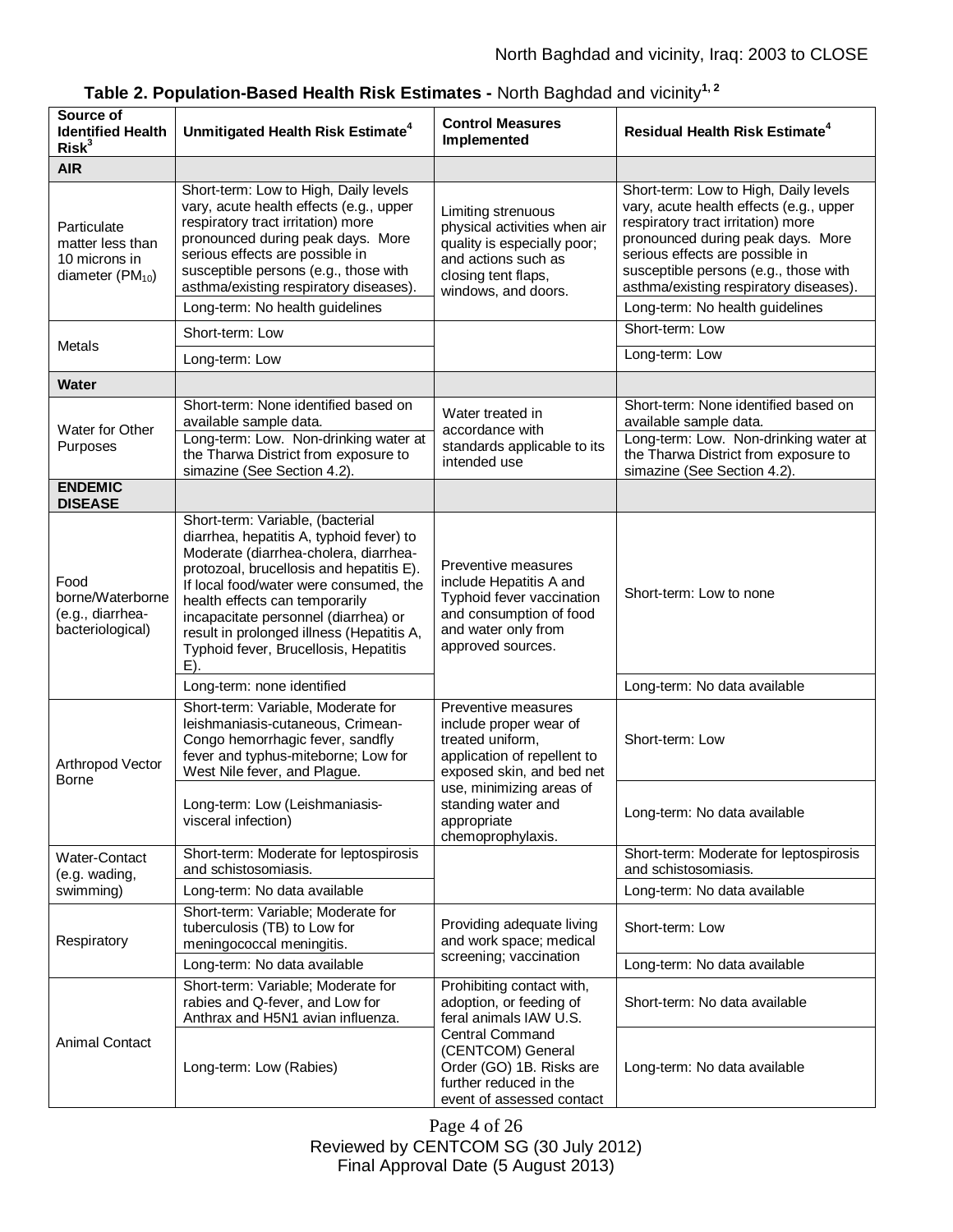| <b>VENOMOUS</b>                                |                                                                                                                                                                                                                                                                                                                                                               | by prompt post-exposure<br>rabies prophylaxis IAW<br>The Center for Disease<br>Control's (CDC) Advisory<br>Committee on<br><b>Immunization Practices</b><br>guidance.                                                                  |                                                                                                                                                                                                                                                                                                                                                                                                            |
|------------------------------------------------|---------------------------------------------------------------------------------------------------------------------------------------------------------------------------------------------------------------------------------------------------------------------------------------------------------------------------------------------------------------|----------------------------------------------------------------------------------------------------------------------------------------------------------------------------------------------------------------------------------------|------------------------------------------------------------------------------------------------------------------------------------------------------------------------------------------------------------------------------------------------------------------------------------------------------------------------------------------------------------------------------------------------------------|
| <b>ANIMAL/</b><br><b>INSECTS</b>               |                                                                                                                                                                                                                                                                                                                                                               |                                                                                                                                                                                                                                        |                                                                                                                                                                                                                                                                                                                                                                                                            |
| Snakes,<br>scorpions, and<br>spiders           | Short-term: Low; If encountered,<br>effects of venom vary with species<br>from mild localized swelling (e.g.<br>widow spider) to potentially lethal<br>effects (e.g. desert black snake).                                                                                                                                                                     | Risk reduced by avoiding<br>contact, proper wear of<br>uniform (especially<br>footwear), and proper and<br>timely treatment.                                                                                                           | Short-term: Low; If encountered,<br>effects of venom vary with species<br>from mild localized swelling (e.g.<br>widow spider) to potentially lethal<br>effects (e.g. desert black snake).                                                                                                                                                                                                                  |
|                                                | Long-term: No data available                                                                                                                                                                                                                                                                                                                                  |                                                                                                                                                                                                                                        | Long-term: No data available                                                                                                                                                                                                                                                                                                                                                                               |
| <b>HEAT/COLD</b><br><b>STRESS</b>              |                                                                                                                                                                                                                                                                                                                                                               |                                                                                                                                                                                                                                        |                                                                                                                                                                                                                                                                                                                                                                                                            |
| Heat                                           | Short-term: Variable; Risk of heat<br>injury is High for May - October, and<br>Low for all other months.<br>Long-term: Low, The long-term risk<br>was Low. However, the risk may be<br>greater to certain susceptible persons-<br>those older (i.e., greater than 45<br>years), in lesser physical shape, or<br>with underlying medical/health<br>conditions. | Work-rest cycles, proper<br>hydration and nutrition,<br>and Wet Bulb Globe<br>Temperature (WBGT)<br>monitoring.                                                                                                                        | Short-term: Variable; Risk of heat<br>injury in unacclimatized or susceptible<br>personnel is High for May - October,<br>and Low for all other months.<br>Long-term: Low, The long-term risk is<br>Low. However, the risk may be<br>greater to certain susceptible persons-<br>those older (i.e., greater than 45<br>years), in lesser physical shape, or<br>with underlying medical/health<br>conditions. |
| Cold                                           | Short-term: Low risk of cold<br>stress/injury.<br>Long-term: Low; Long-term health<br>implications from cold injuries are rare<br>but can occur, especially from more<br>serious injuries such as frost bite.                                                                                                                                                 | Risks from cold stress<br>reduced with protective<br>measures such as use of<br>the buddy system, limiting<br>exposure during cold<br>weather, proper hydration<br>and nutrition, and proper<br>wear of issued protective<br>clothing. | Short-term: Low risk of cold<br>stress/injury.<br>Long-term: Low; Long-term health<br>implications from cold injuries are rare<br>but can occur, especially from more<br>serious injuries such as frost bite.                                                                                                                                                                                              |
| <b>Unique</b><br>Incidents/<br><b>Concerns</b> |                                                                                                                                                                                                                                                                                                                                                               |                                                                                                                                                                                                                                        |                                                                                                                                                                                                                                                                                                                                                                                                            |
| Pesticides/Pest<br>Control                     | Short-term: Low health risk from<br>pesticide exposure.<br>Long-term: Low health risk from<br>pesticide exposure.                                                                                                                                                                                                                                             | See Section 10.4                                                                                                                                                                                                                       | Short-term: Low health risk from<br>pesticide exposure.<br>Long-term: Low health risk from<br>pesticide exposure.                                                                                                                                                                                                                                                                                          |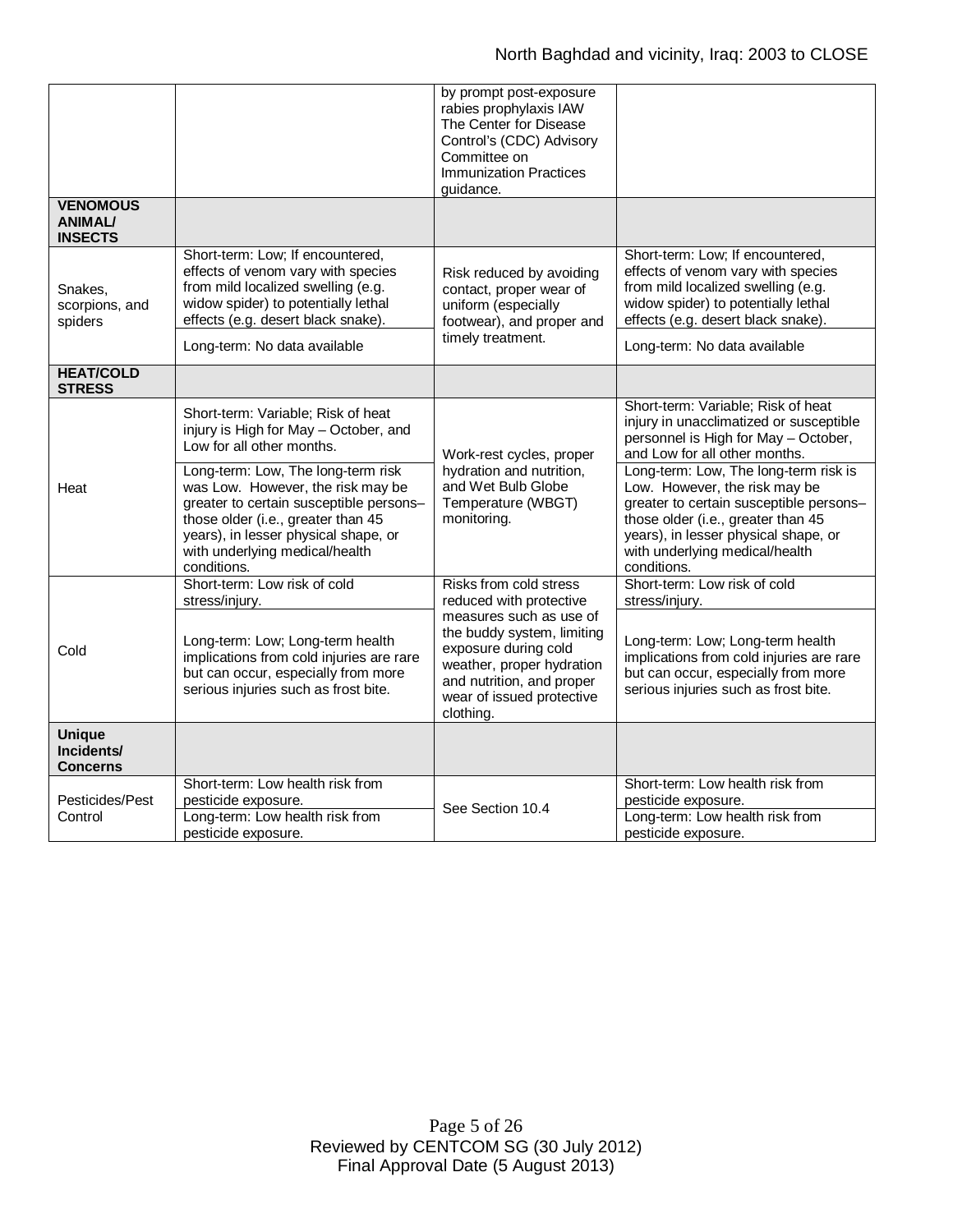<sup>1</sup>This Summary Table provides a qualitative estimate of population-based short- and long-term health risks associated with the occupational environment conditions at North Baghdad and vicinity. It does not represent an individual exposure profile. Actual individual exposures and health effects depend on many variables. For example, while a chemical may have been present in the environment, if a person did not inhale, ingest, or contact a specific dose of the chemical for adequate duration and frequency, then there may have been no health risk. Alternatively, a person at a specific location may have experienced a unique exposure which could result in a significant individual exposure. Any such person seeking medical care should have their specific exposure documented in an SF600.

2 This assessment is based on specific environmental sampling data and reports obtained from 15 April 2003 through 8 May 2011. Sampling locations are assumed to be representative of exposure points for the camp population but may not reflect all the fluctuations in environmental quality or capture unique exposure incidents.

<sup>3</sup>This Summary Table is organized by major categories of identified sources of health risk. It only lists those sub-categories specifically identified and addressed at North Baghdad and vicinity. The health risks are presented as Low, Moderate, High or Extremely High for both acute and chronic health effects. The health risk level is based on an assessment of both the potential severity of the health effects that could be caused and probability of the exposure that would produce such health effects. Details can be obtained from the APHC/ U.S. Army Institute of Public Health AIPH. Where applicable, "None Identified" is used when though a potential exposure is identified, and no health risks of either a specific acute or chronic health effects are determined. More detailed descriptions of OEH exposures that are evaluated but determined to pose no health risk are discussed in the following sections of this report.

<sup>4</sup>Health risks in this Summary Table are based on quantitative surveillance thresholds (e.g. endemic disease rates; host/vector/pathogen surveillance) or screening levels, e.g. Military Exposure Guidelines (MEGs) for chemicals*.* Some previous assessment reports may provide slightly inconsistent health risk estimates because quantitative criteria such as MEGs may have changed since the samples were originally evaluated and/or because this assessment makes use of all historic site data while previous reports may have only been based on a select few samples.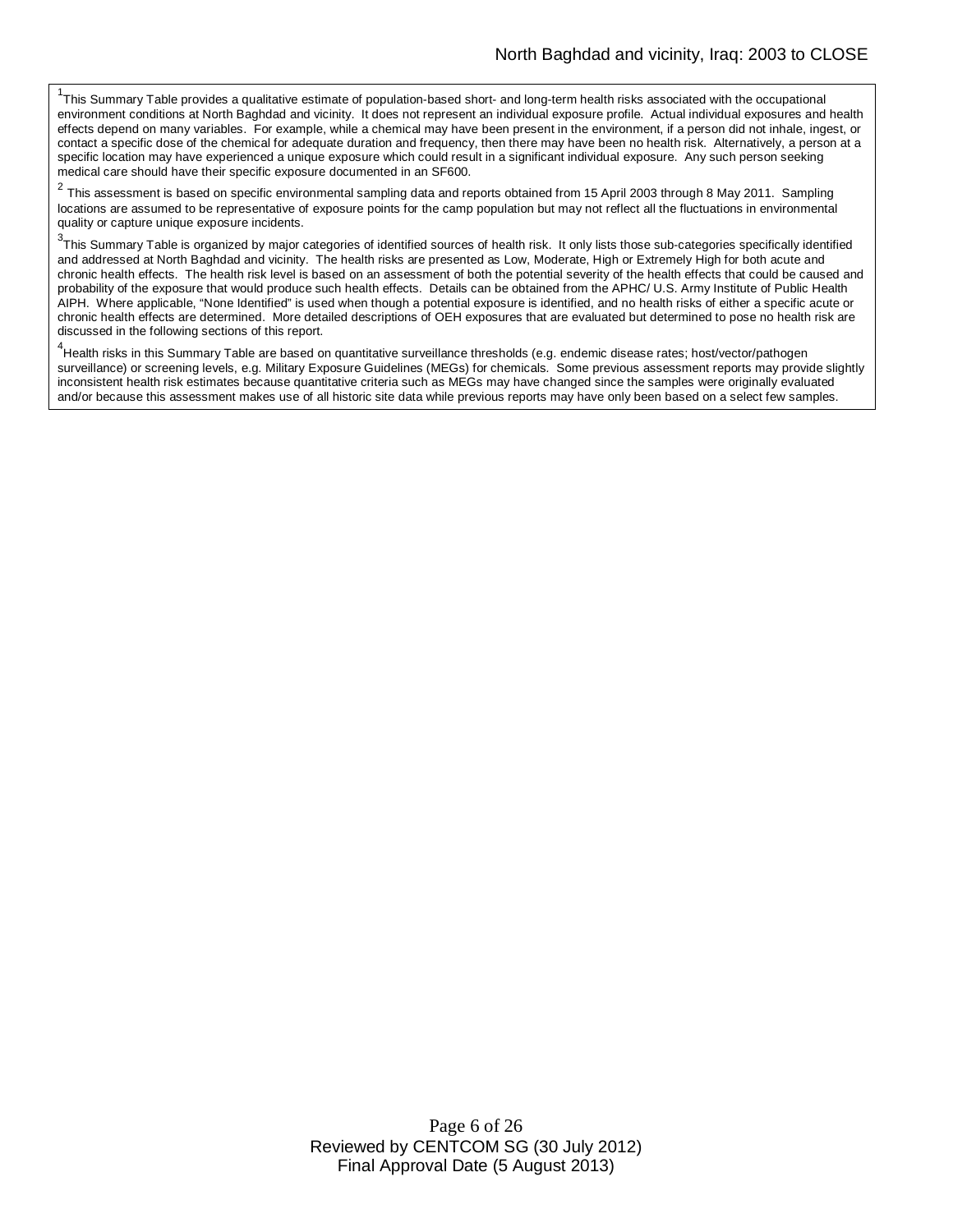# **1 Discussion of Health Risks at North Baghdad and vicinity, Iraq by Source**

The following sections provide additional information about the OEH conditions summarized above. All risk assessments were performed using the methodology described in the US Army Public Health Command Technical Guide 230, *Environmental Health Risk Assessment and Chemical Exposure Guidelines for Deployed Military Personnel* (USAPHC TG 230). All OEH risk estimates represent residual risk after accounting for preventive controls in place. Occupational exposures and exposures to endemic diseases are greatly reduced by preventive measures. For environmental exposures related to airborne dust, there are limited preventive measures available, and available measures have little efficacy in reducing exposure to ambient conditions.

# **2 Air**

### 2.1 Site-Specific Sources Identified

North Baghdad and vicinity is situated in a dusty semi-arid desert environment. Inhalational exposure to high levels of dust and particulate matter, such as during high winds or dust storms, may result in mild to more serious short-term health effects (e.g., eye, nose or throat and lung irritation) in some personnel. Additionally, certain subgroups of the deployed forces (e.g., those with pre-existing asthma/cardio pulmonary conditions) are at greatest risk of developing notable health effects.

#### 2.2 Particulate matter

Particulate matter (PM) is a complex mixture of extremely small particles suspended in the air. The PM includes solid particles and liquid droplets emitted directly into the air by sources such as: power plants, motor vehicles, aircraft, generators, construction activities, fires, and natural windblown dust. The PM can include sand, soil, metals, volatile organic compounds (VOC), allergens, and other compounds such as nitrates or sulfates that are formed by condensation or transformation of combustion exhaust. The PM composition and particle size vary considerably depending on the source. Generally, PM of health concern is divided into two fractions:  $PM_{10}$ , which includes coarse particles with a diameter of 10 micrometers or less, and fine particles less than 2.5 micron ( $PM<sub>2.5</sub>$ ), which can reach the deepest regions of the lungs when inhaled. Exposure to excessive PM is linked to a variety of potential health effects.

#### 2.3 Particulate matter, less than10 micrometers  $(PM_{10})$

2.3.1 Exposure Guidelines:

Short Term (24-hour) PM $_{10}$  (µg/m $^3$ 

- 
- Marginal MEG = 420
- Critical MEG =  $600$

): Long-term PM<sub>10</sub> MEG ( $\mu$ g/m<sup>3</sup>):

Negligible  $MEG = 250$  Not defined and not available.

2.3.2 Sample data/Notes:

A total of 60 valid PM<sub>10</sub> air samples were collected from 20 June 2003 to 14 April 2010. The range of 24-hour PM<sub>10</sub> concentrations was 36 μg/m<sup>3</sup> – 3,197 μg/m<sup>3</sup> with an average concentration of 813 μg/m<sup>3</sup>.

Adhamiyah District: A total of 3 valid PM<sub>10</sub> air samples were collected from 5 May 2009 to 6 May 2009. The range of 24-hour PM<sub>10</sub> concentrations was 138  $\mu$ g/m<sup>3</sup> – 3,197  $\mu$ g/m<sup>3</sup> with an average concentration

> Page 7 of 26 Reviewed by CENTCOM SG (30 July 2012) Final Approval Date (5 August 2013)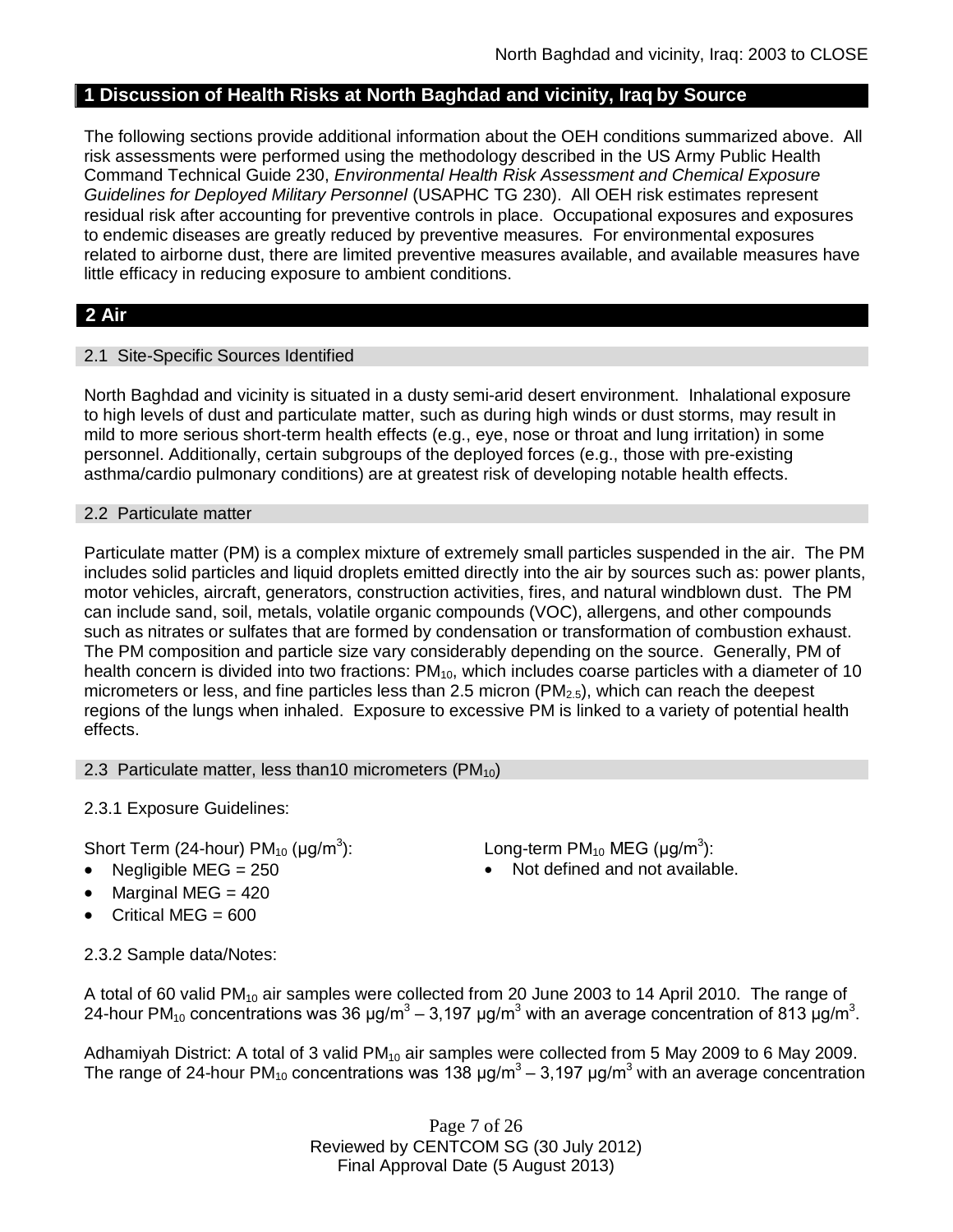of 1,668 μg/m<sup>3</sup>. Although the average and peak PM<sub>10</sub> concentrations were above the short-term PM<sub>10</sub> negligible MEG, data were insufficient to characterize health risk associated with  $PM_{10}$  exposure.

Tharwa District: A total of 54 valid  $PM_{10}$  air samples were collected from 20 June 2003 to 14 April 2010. The range of 24-hour PM<sub>10</sub> concentrations was 36 μg/m<sup>3</sup> – 2174 μg/m<sup>3</sup> with an average concentration of 324  $\mu$ g/m<sup>3</sup>.

Nissan District: A total of 3 valid PM<sub>10</sub> air samples were collected from 27 April 2009 to 30 April 2009. The range of 24-hour PM<sub>10</sub> concentrations was 198 μg/m<sup>3</sup> – 686 μg/m<sup>3</sup> with an average concentration of 446  $\mu$ g/m<sup>3</sup>. Although the average and peak PM<sub>10</sub> concentrations were above the short-term PM<sub>10</sub> negligible MEG, data were insufficient to characterize health risk associated with  $PM_{10}$  exposure.

### 2.3.3 Short-term health risks:

Low to High: The short-term PM<sub>10</sub> health risk assessment in the Tharwa District was Low to Moderate based on average  $PM_{10}$  concentrations and Moderate to High based on peak  $PM_{10}$  concentrations. Therefore, on typical days, exposure to  $PM_{10}$  was likely to have little or no impact on accomplishing the mission. Mission capabilities should not have been affected. Peak exposures could have occurred, increasing the health risk level to High (Reference 8, Table 3-2). Under peak exposures, mission capabilities may have been degraded and may have required limited in-theater medical countermeasures and resources; or mission capabilities may have been significantly degraded in terms of the required mission standard, inability to accomplish all parts of the mission, or inability to complete the mission. Daily average health risk levels for  $PM_{10}$  show no hazard for 58.4%, low health risk for 22.9%, moderate health risk for 8.3%, and high health risk for 10.4% of the time. Confidence in the short-term PM<sub>10</sub> health risk assessment is low(Reference 9, Table 3-6).

The hazard severity was negligible to marginal for average  $PM_{10}$  exposures in the Tharwa District. During typical exposures at the marginal hazard severity level (420 ug/m<sup>3</sup> - 600 ug/m<sup>3</sup>), a majority of personnel may have experienced notable eye, nose, and throat irritation and some respiratory effects. Some lost duty days were expected. Significant aerobic activity would have increased risk. Those with a history of asthma or cardiopulmonary disease were expected to experience increased symptoms at the critical and marginal hazard severity levels. During typical exposures at the negligible hazard severity level (250 ug/m<sup>3</sup> - 420 ug/m<sup>3</sup>), a few personnel may have experienced notable eye, nose, and throat irritation; most personnel would have experienced only mild effects. Those with a history of asthma or cardiopulmonary disease were expected to experience increased symptoms at the marginal and negligible hazard severity levels.

The hazard severity was marginal to critical for the peak  $PM_{10}$  exposure in the Tharwa District. During peak exposures at the critical hazard severity level (greater than 600 ug/m<sup>3</sup>), most if not all personnel would have experienced very notable eye, nose, and throat irritation and respiratory effects. Visual acuity was impaired, as was overall aerobic capacity. Some personnel would not have been able to perform assigned duties. Some lost-duty days were expected. Those with a history of asthma or cardiopulmonary disease were expected to experience increased symptoms at the critical and marginal hazard severity levels. During peak exposures at the marginal hazard severity level (420 ug/m<sup>3</sup> - 600 ug/m<sup>3</sup>), a majority of personnel may have experienced notable eye, nose, and throat irritation and some respiratory effects. Some lost duty days were expected. Significant aerobic activity would have increased risk. Those with a history of asthma or cardiopulmonary disease were expected to experience increased symptoms at the critical and marginal hazard severity levels.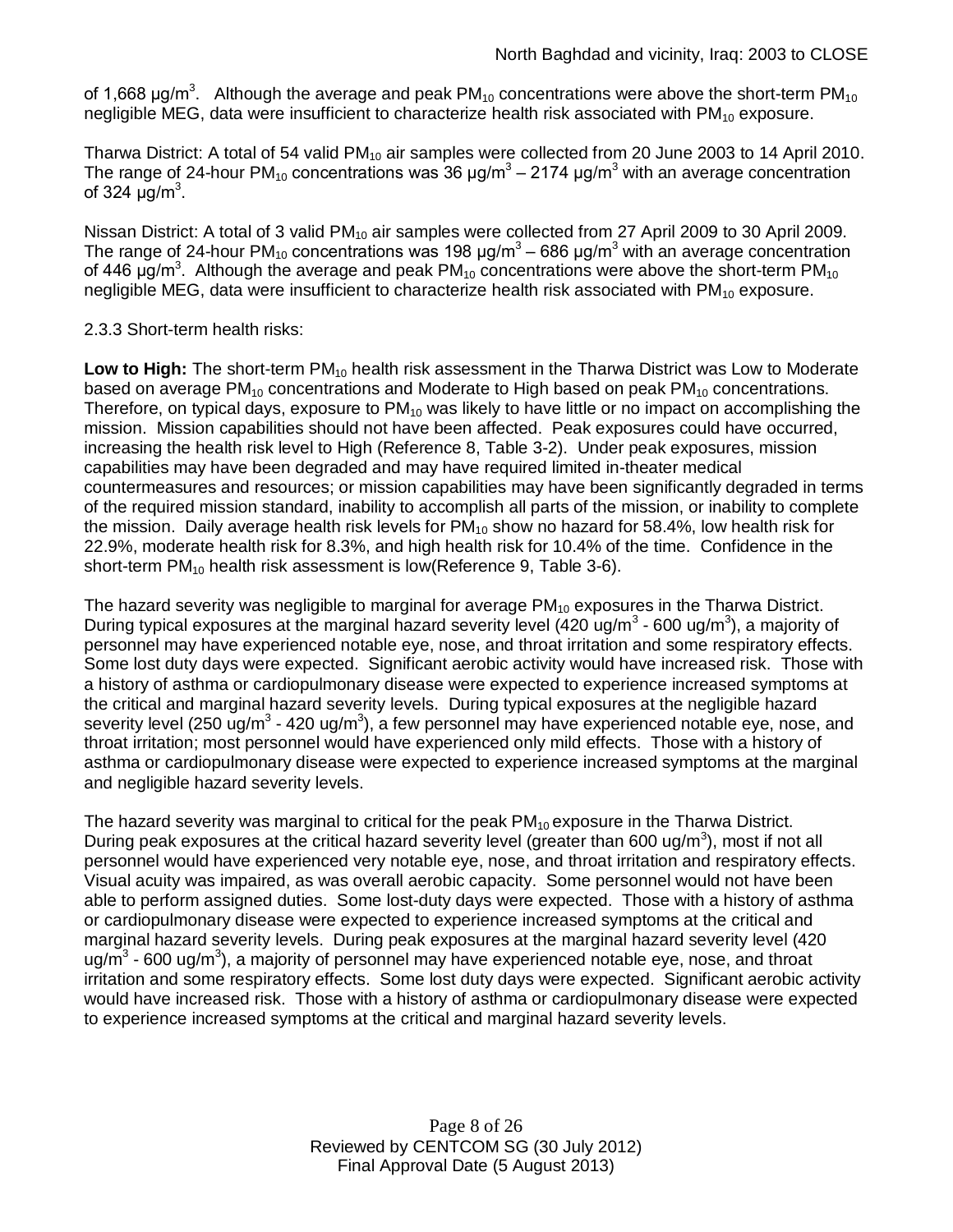# 2.3.4 Long-term health risk:

**Not Evaluated-no available health guidelines**. The U. S. Environmental Protection Agency (EPA) has retracted its long-term standard (national ambient air quality standards, NAAQS) for  $PM_{10}$  due to an inability to clearly link chronic health effects with chronic  $PM_{10}$  exposure levels.

#### 2.4 Particulate Matter, less than 2.5 *micrometers* (PM<sub>2.5</sub>)

2.4.1 Exposure Guidelines:

Short Term (24-hour) PM $_{2.5}$  (µg/m $^3$ 

- 
- 
- Critical MEG  $= 500$

): Long-term (1year)  $PM_{2.5}$  MEGs (µg/m<sup>3</sup>):

- Negligible  $MEG = 65$  
Negligible  $MEG = 15$
- Marginal MEG =  $250$   $\bullet$  Marginal MEG =  $65$ .

2.4.2 Sample data/Notes:

Tharwa District: A total of 3 valid  $PM<sub>2.5</sub>$  air samples were collected from 16 January 2005 to 18 January 2005. The range of 24-hour PM<sub>2.5</sub> concentrations was 51 μg/m<sup>3</sup> – 110 μg/m<sup>3</sup> with an average concentration of 81 µg/m<sup>3</sup>. Although the average and peak  $PM_{2.5}$  concentrations were above the shortterm and long-term PM<sub>2.5</sub> negligible MEGs, data were insufficient to characterize health risk associated with  $PM<sub>2.5</sub>$  exposure.

2.4.3 Short and long-term health risks:

**None identified based on the available sampling data.** Data were insufficient to characterize health risk associated with  $PM<sub>2.5</sub>$  exposure.

#### 2.5 Airborne Metals

2.5.1 Exposure Guidelines:

Lead:

14 day negligible MEG =  $12 \text{ u} \text{g/m}^3$ 1 year negligible MEG = 12 ug/m<sup>3</sup>

2.5.2 Sample data/Notes:

A total of 60 valid PM<sub>10</sub> airborne metal samples were collected at North Baghdad and vicinity from 20 June 2003 to 6 May 2009.

2.5.3 Short-term health risks:

Low: Lead had an average (38.18 ug/m<sup>3</sup>) and peak (147.19 ug/m<sup>3</sup>) sample concentration that exceeded the short-term 14 day negligible MEG (12 ug/m<sup>3</sup>). The short-term health risk assessment for PM<sub>10</sub> airborne lead sample concentrations is Low. The hazard severity was negligible for average and peak PM<sup>10</sup> lead exposures in the Tharwa District. During typical exposures at the negligible hazard severity level (12 ug/m<sup>3</sup> – 50 ug/m<sup>3</sup>), few exposed personnel (if any) were expected to have noticeable health effects during mission. Confidence in the health risk assessment is low (Reference 9, Table 3- 6).

> Page 9 of 26 Reviewed by CENTCOM SG (30 July 2012) Final Approval Date (5 August 2013)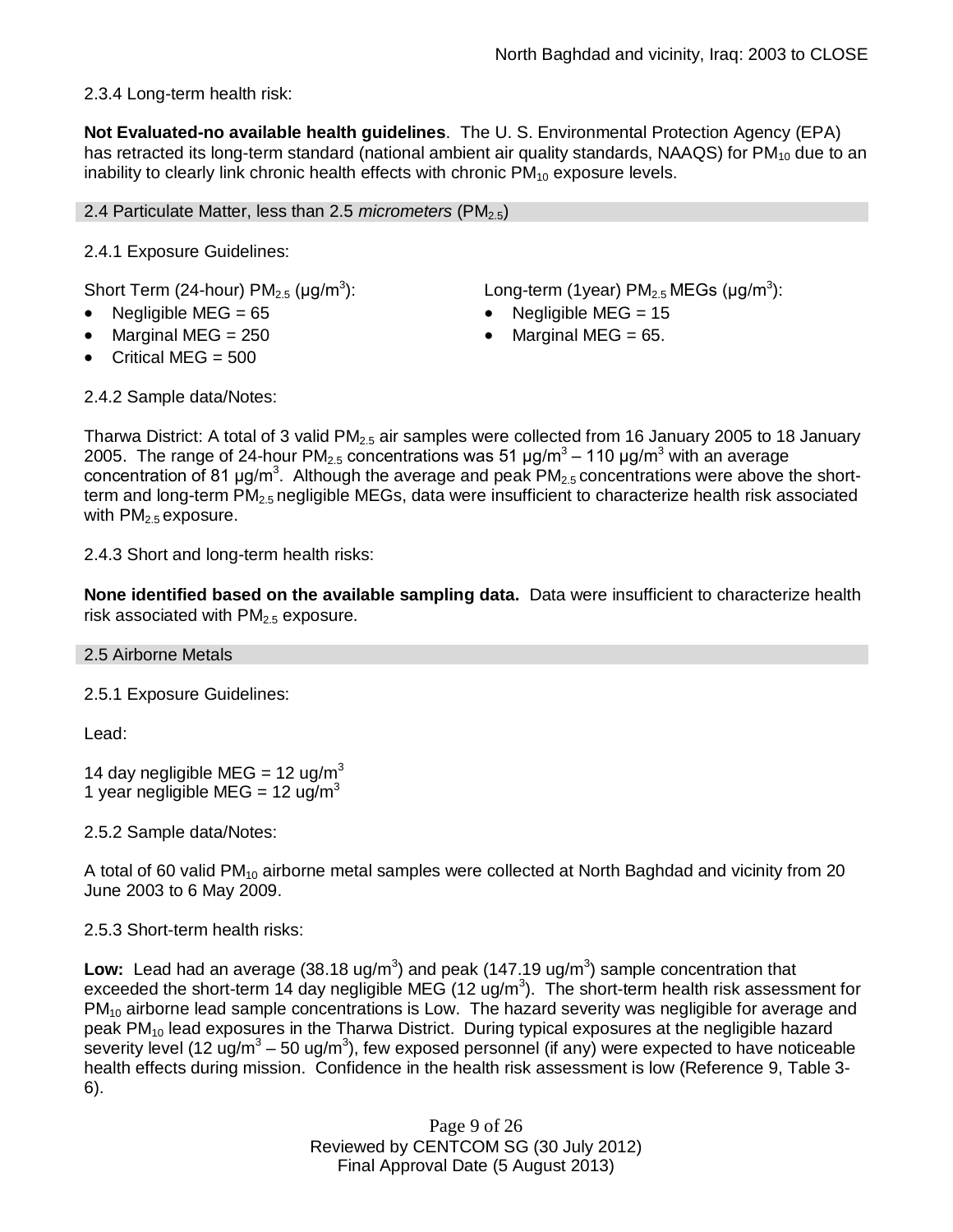### 2.5.4 Long-term health risks:

Low: Lead had an average (38.18 ug/m<sup>3</sup>) sample concentration that exceeded the long-term 1 year negligible MEG (12 ug/m $^{\rm 3}$ ). The long-term health risk assessment for PM<sub>10</sub> airborne lead concentrations is Low. The hazard severity was negligible for long-term  $PM_{10}$  lead exposures in the Tharwa District. During long-term exposures at the negligible hazard severity level, few exposed personnel (if any) were expected to develop delayed onset, irreversible effects. Confidence in the health risk assessment is low (Reference 9, Table 3-6).

### 2.5.5 Lead Exposure at Camp War Eagle

Due to elevated lead levels in the ambient air at Camp War Eagle in 2004, members of the 1<sup>st</sup> Cavalry Division that were stationed at Camp War Eagle underwent medical screening and biomonitoring for lead exposure. Results of the testing indicated no evidence of lead toxicity associated with their deployment to Camp War Eagle. No evidence of acute health effects attributed to lead exposure was identified and chronic, long-term health effects were not expected in these personnel (Reference 12).

### 2.6 Volatile Organic Compounds (VOC)

2.6.1 Sample data/Notes:

The health risk assessment is based on average and peak concentrations of 14 valid volatile organic chemical (VOC) air samples collected from 2005 to 2008, and the likelihood of exposure. None of the analyzed VOC pollutants were found at concentrations above short or long-term MEGs.

2.6.2 Short and long-term health risks:

**None identified based on the available sampling data.** No parameters exceeded 1-year Negligible MEGs.

# **3 Soil**

### 3.1 Site-Specific Sources Identified

### 3.2 Sample data/Notes:

A total of 66 valid surface soil samples were collected from 6 August 2003 to 4 January 2011, to assess OEH health risk to deployed personnel. The primary soil contamination exposure pathways are dermal contact and dust inhalation. Typical parameters analyzed for included Semi Volatile Organic Compounds (SVOCs), heavy metals, Polychlorinated biphenyls (PCBs), pesticides, herbicides. If the contaminant was known or suspected, other parameters may have been analyzed for (i.e. Total Petroleum Hydrocarbons (TPH) and Polycyclic aromatic Hydrocarbons (PAH) near fuel spills). The percent of the population exposed to soil and associated dust in the sampled areas was > 75% for 62 samples and 10 > 25% for 4 samples. For the risk assessment, personnel are assumed to remain at this location for 6 months to 1 year.

#### *3.3 Short-term health risk:*

**Not an identified source of health risk**. Currently, sampling data for soil are not evaluated for short term (acute) health risks**.**

> Page 10 of 26 Reviewed by CENTCOM SG (30 July 2012) Final Approval Date (5 August 2013)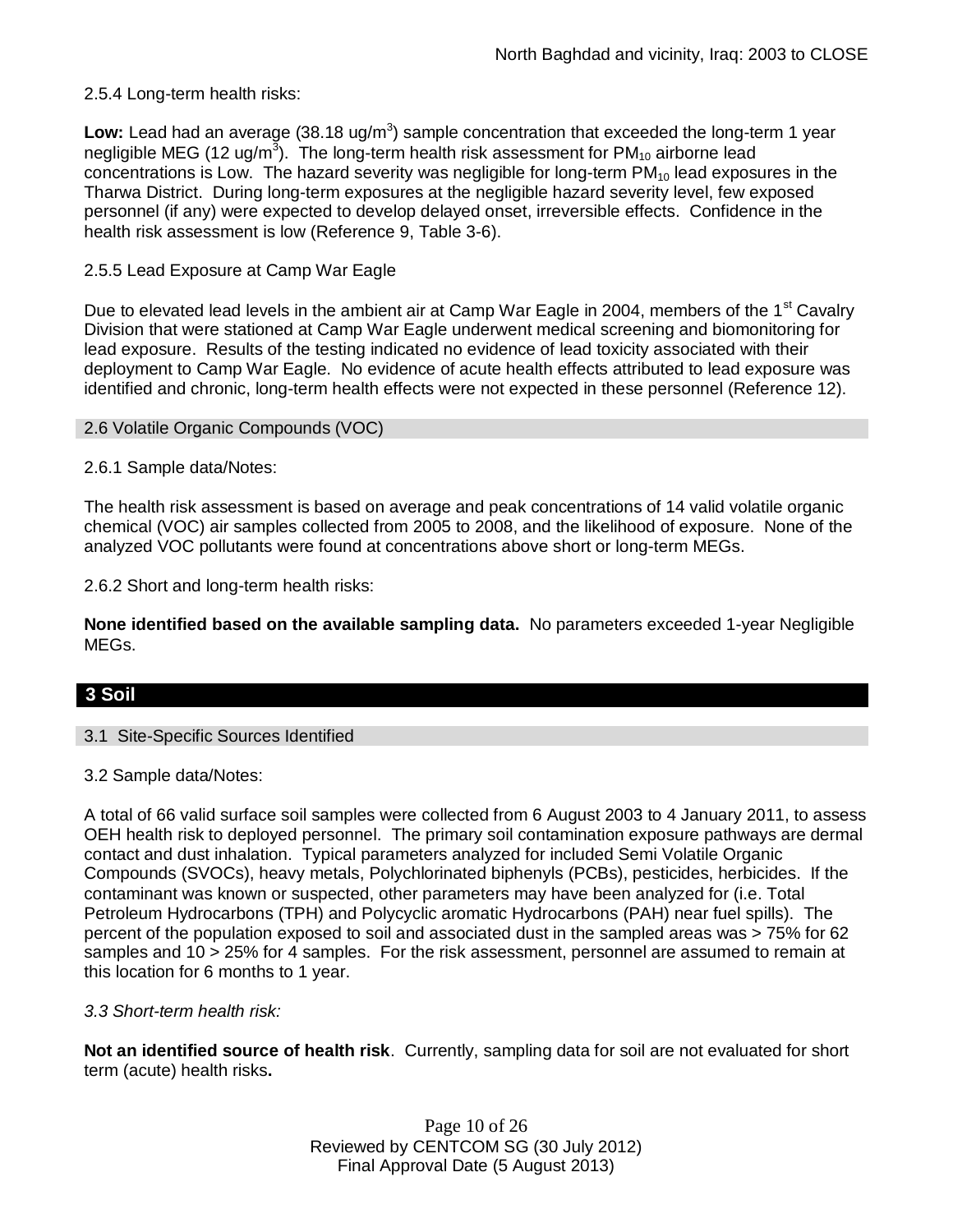### *3.4 Long-term health risk:*

**None identified based on available sample data.** No parameters exceeded 1-year Negligible MEGs.

# **4 Water**

In order to assess the health risk to U.S. personnel from exposure to water in theater, the APHC identified the most probable exposure pathways. These are based on the administrative information provided on the field data sheets submitted with the samples taken over the time period being evaluated. Based on the information provided from the field, samples for untreated water were associated with source water for treatment and complete exposure pathways were associated with those samples. Therefore, untreated samples were assessed as potential health hazards. It is assumed that 100% of all U.S. personnel at North Baghdad and vicinity will be directly exposed to Reverse Osmosis Water Purification Unit (ROWPU) treated and disinfected fresh bulk water, since this classification of water is primarily used for personal hygiene, showering, cooking, and for use at vehicle wash racks. Field data sheets indicate that bottled water as well as RPWPU-treated water were approved sources of drinking water.

#### 4.1 Drinking Water: Bottled or Packaged Water

### 4.1.1 Site-Specific Sources Identified

There were multiple bottled water brands sampled at North Baghdad and vicinity. These samples included Zulal and Kawthar brands of bottled water.

### 4.1.2 Sample data/Notes:

To assess the potential for adverse health effects to troops, the following assumptions were made about dose and duration: A conservative (protective) assumption was that personnel routinely ingested 15 L/day of bottled water for up to 365 days (1-year). It was further assumed that control measures were not used. A total of 2 valid bottled water and 8 ROWPU-treated water samples were collected from 1 August 2003 to 8 May 2011.

#### 4.1.3 Short-term and long-term health risk:

**None identified based on available sample data.** Data were insufficient to characterize health risk associated with haloacetic acid and monochloroacetic acid drinking water exposure. All other detected chemicals in samples were below the short and long-term Negligible MEGs.

### 4.2 Non-Drinking Water: Disinfected

#### 4.2.1 Site-Specific Sources Identified

Although the primary route of exposure for most microorganisms is ingestion of contaminated water, dermal exposure to some microorganisms, chemicals, and biologicals may also cause adverse health effects. Complete exposure pathways would include drinking, brushing teeth, personal hygiene, cooking, providing medical and dental care using a contaminated water supply or during dermal contact at vehicle or aircraft wash racks.

> Page 11 of 26 Reviewed by CENTCOM SG (30 July 2012) Final Approval Date (5 August 2013)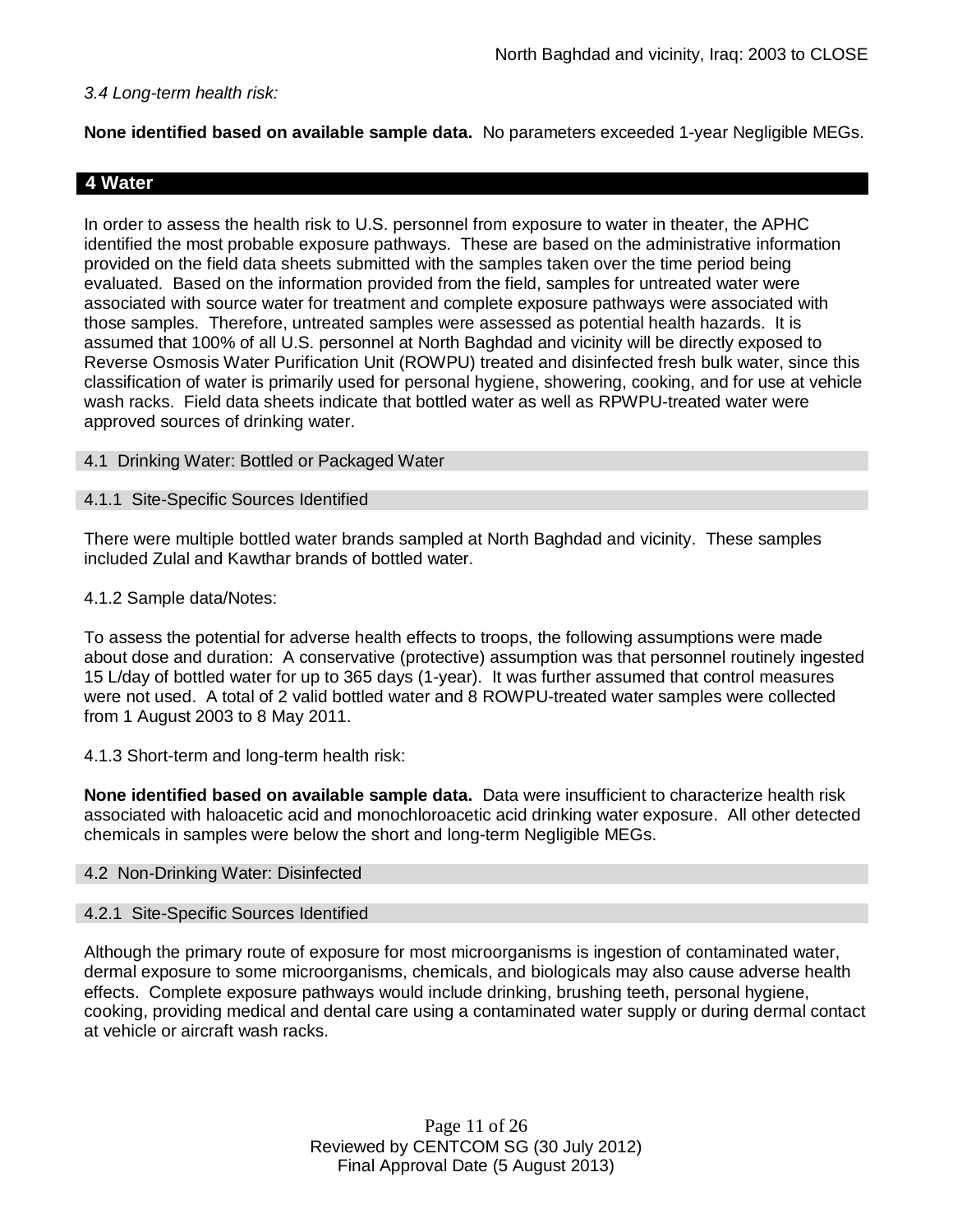4.2.2 Sample data/Notes:

To assess the potential for adverse health effects to troops the following assumptions were made about dose and duration: All U.S. personnel at this location were expected to remain at this site for approximately 1 year. A conservative (protective) assumption is that personnel routinely consumed less than 5L/day of non-drinking water for up to 365 days (1-year). It is further assumed that control measures and/or personal protective equipment were not used. A total of 52 disinfected bulk water (Non-Drinking) samples from 2003 to 2011 were evaluated for this health risk assessment. Simazine was detected in the Tharwa District at levels above the long-term MEG in 2007.

### 4.2.3 Short-term health risks:

**None identified based on available sample data.** All collected samples were below the short and long-term Negligible MEGs.

4.2.4 long-term health risks:

**Low:** The herbicide Simazine in the Tharwa District had an average (0.28 mg/L) concentration in 2007 that exceeded the long-term 1 year negligible MEG (0.18 mg/L). The long-term health risk assessment for simazine concentrations in non-drinking water was Low, based on average simazine concentrations. Therefore, there was no specific medical action required for long-term exposure to simazine in nondrinking water.

The hazard severity was negligible for long-term simazine in non-drinking water exposures in the Tharwa District. During long-term exposures at the negligible hazard severity level, few exposed personnel (if any) were expected to develop delayed onset, irreversible effects, such as increased incidences of kidney or liver toxicity. Confidence in the health risk assessment was low (Reference 9, Table 3-6).

# **5 Military Unique**

#### 5.1 Chemical Biological, Radiological Nuclear (CBRN) Weapons

The following item was noted from the MESL for the assessed timeframe. On 14 November 2006, U.S. Explosive Ordnance Detachment (EOD) personnel conducted detonation activities on a cache of chemical storage tanks in the Baghdad region. EOD personnel experienced symptoms similar to chlorine gas exposure after detonating the chemical storage tanks. The four EOD personnel received medical care, were placed under observation, and were then released (Reference 13).

#### 5.2 Depleted Uranium (DU)

No specific hazard sources were documented in the DOEHRS, or MESL from 15 April 2003 to 8 May 2011 timeframe.

#### 5.3 Ionizing Radiation

No specific hazard sources were documented in the DOEHRS, or MESL from 15 April 2003 to 8 May 2011 timeframe.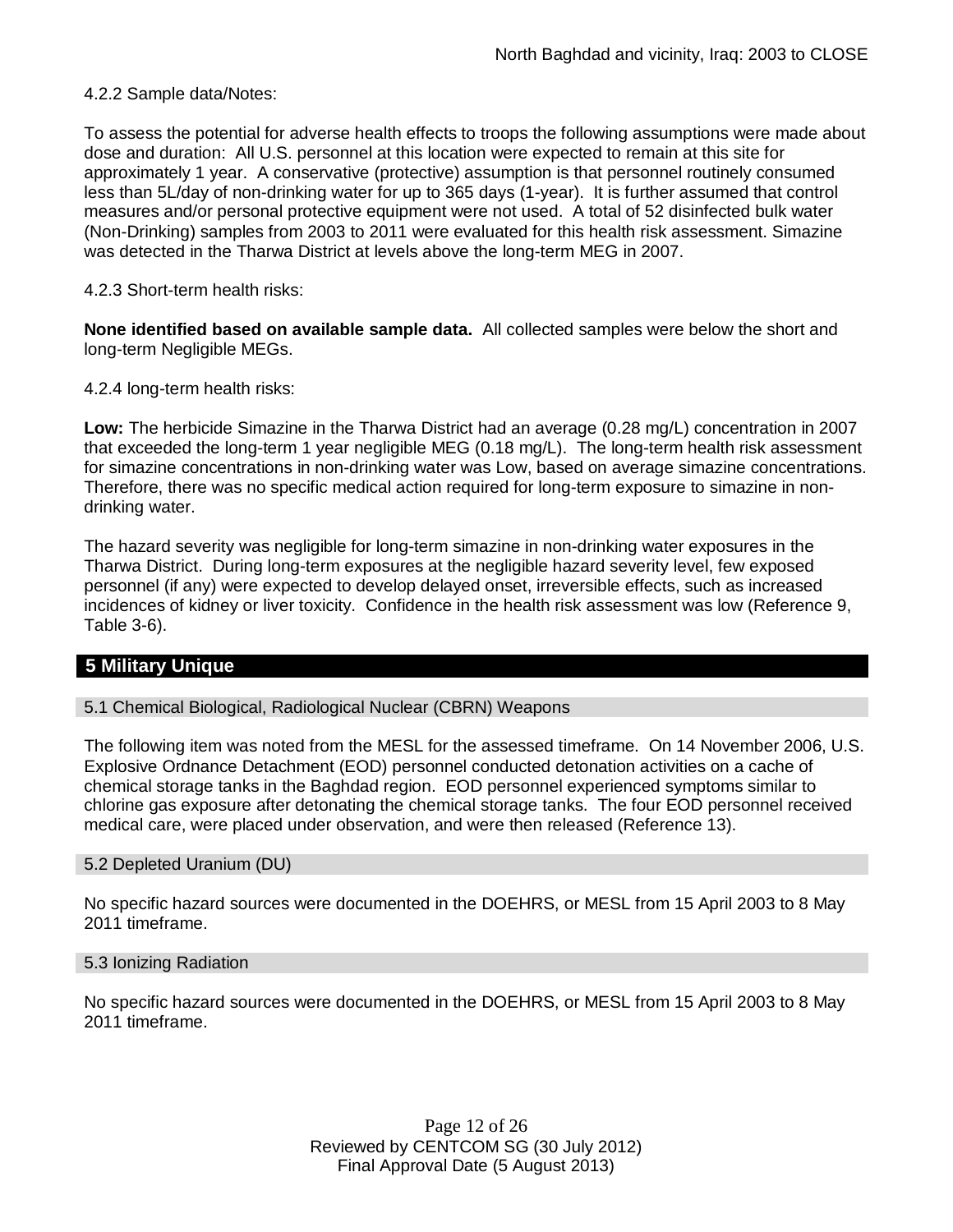### 5.4 Non-Ionizing Radiation

No specific hazard sources were documented in the DOEHRS, or MESL from 15 April 2003 to 8 May 2011 timeframe.

### **6 Endemic Disease**

This document lists the endemic diseases reported in the region, its specific health risks and severity and general health information about the diseases. USCENTCOM MOD 11 (Reference 11) lists deployment requirements, to include immunizations and chemoprophylaxis, in effect during the timeframe of this POEMS.

#### 6.1 Foodborne and Waterborne Diseases

Food borne and waterborne diseases in the area are transmitted through the consumption of local food and water. Local unapproved food and water sources (including ice) are heavily contaminated with pathogenic bacteria, parasites, and viruses to which most U.S. Service Members have little or no natural immunity. Effective host nation disease surveillance does not exist within the country. Only a small fraction of diseases are identified or reported in host nation personnel. Diarrheal diseases are expected to temporarily incapacitate a very high percentage of U.S. personnel within days if local food, water, or ice is consumed. Hepatitis A and typhoid fever infections typically cause prolonged illness in a smaller percentage of unvaccinated personnel. Vaccinations are required for DOD personnel and contractors. In addition, although not specifically assessed in this document, significant outbreaks of viral gastroenteritis (e.g., norovirus) and food poisoning (e.g., *Bacillus cereus*, *Clostridium perfringens*, *Staphylococcus*) may occur. Key disease risks are summarized below:

Mitigation strategies were in place and included consuming food and water from approved sources, vaccinations (when available), frequent hand washing and general sanitation practices.

#### 6.1.1 Diarrheal diseases (bacteriological)

**High, mitigated to Low**: Diarrheal diseases are expected to temporarily incapacitate a very high percentage of personnel (potentially over 50% per month) within days if local food, water, or ice is consumed. Field conditions (including lack of hand washing and primitive sanitation) may facilitate person-to-person spread and epidemics. Typically mild disease treated in outpatient setting; recovery and return to duty in less than 72 hours with appropriate therapy. A small proportion of infections may require greater than 72 hours limited duty, or hospitalization.

#### 6.1.2 Hepatitis A, typhoid/paratyphoid fever, and diarrhea-protozoal

**High, mitigated to Low**: Unmitigated health risk to U.S. personnel is high year round for hepatitis A and typhoid/paratyphoid fever, and Moderate for diarrhea-protozoal. Mitigation was in place to reduce the risks to low. Hepatitis A, typhoid/paratyphoid fever, and diarrhea-protozoal disease may cause prolonged illness in a small percentage of personnel (less than 1% per month). Although much rarer, other potential diseases in this area that are also considered a Moderate risk include: hepatitis E, diarrhea-cholera, and brucellosis.

### *6.1.3 Short-term Health Risks:*

**Low**: The overall unmitigated short-term risk associated with food borne and waterborne diseases are considered High (bacterial diarrhea, hepatitis A, typhoid/paratyphoid fever) to Moderate (diarrheacholera, diarrhea-protozoal, brucellosis) to Low (hepatitis E) if local food or water is consumed.

> Page 13 of 26 Reviewed by CENTCOM SG (30 July 2012) Final Approval Date (5 August 2013)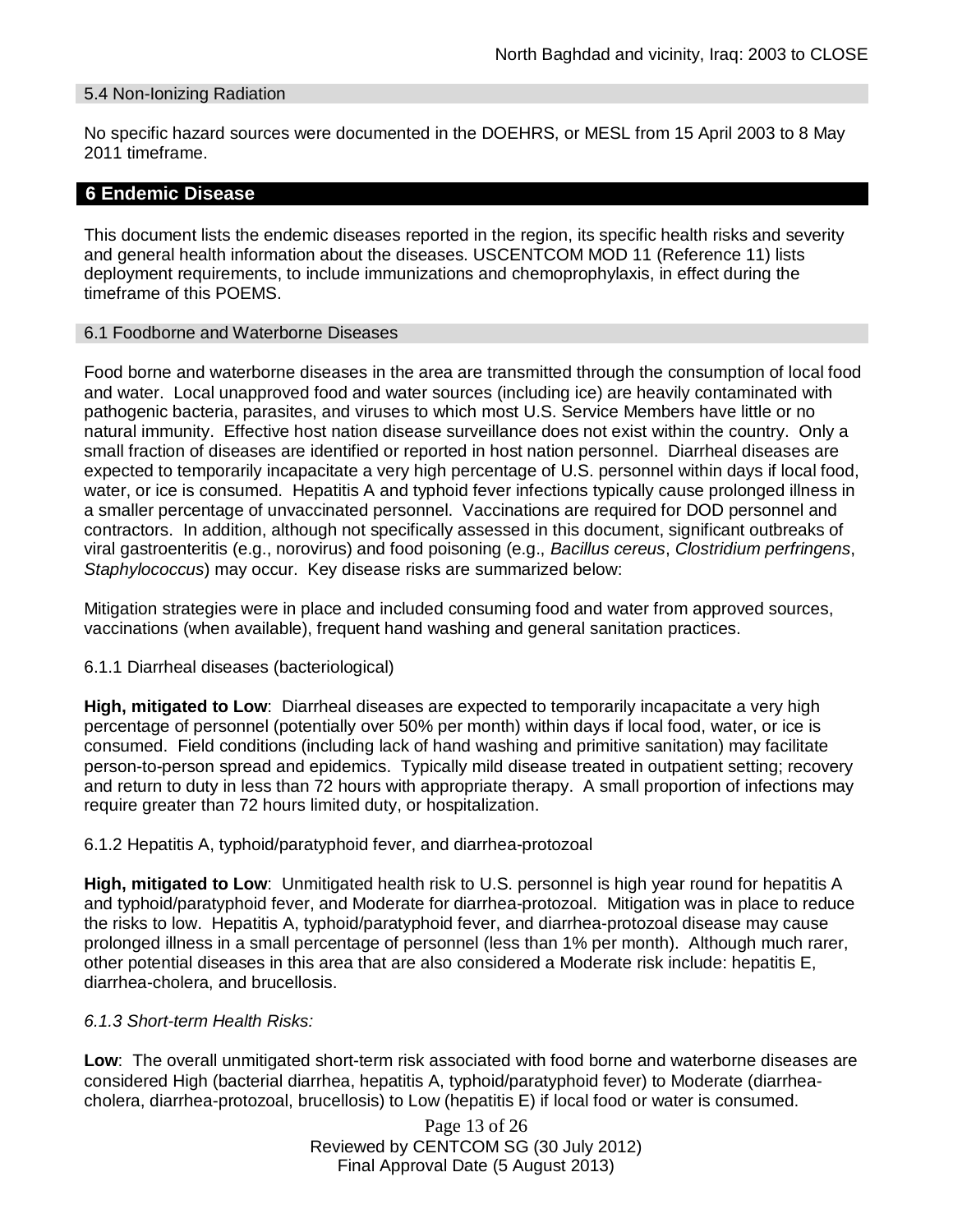Preventive Medicine measures reduced the risk to Low. Confidence in the health risk estimate was high.

### *6.1.4 Long-term Health Risks:*

### **None identified based on available data.**

#### 6.2 Arthropod Vector-Borne Diseases

During the warmer months, the climate and ecological habitat support populations of arthropod vectors, including mosquitoes, ticks, mites, and sandflies. Significant disease transmission is sustained countrywide, including urban areas. Mitigation strategies were in place and included proper wear of treated uniforms, application of repellent to exposed skin, and use of bed nets and chemoprophylaxis (when applicable). Additional methods included the use of pesticides, reduction of pest/breeding habitats, and engineering controls.

### *6.2.1 Malaria*

**None**: Indigenous transmission of malaria in Iraq was eliminated as of 2008 reducing risk among personnel exposed to mosquito bites to None.

### *6.2.2 Leishmaniasis*

**Moderate, mitigated to Low**: The disease risk is Moderate during the warmer months when sandflies are most prevalent, but reduced to low with mitigation measures. Leishmaniasis is transmitted by sand flies. There are two forms of the disease; cutaneous (acute form) and visceral (a more latent form of the disease). The leishmaniasis parasites may survive for years in infected individuals and this infection may go unrecognized by physicians in the U.S. when infections become symptomatic years later. Cutaneous infection is unlikely to be debilitating, though lesions may be disfiguring. Visceral leishmaniasis disease can cause severe febrile illness which typically requires hospitalization with convalescence over 7 days.

### *6.2.3 Crimean-Congo hemorrhagic fever*

**Moderate, mitigated to Low**: Unmitigated risk is moderate, but reduced to low with mitigation measures. Crimean-Congo hemorrhagic fever occurs in rare cases (less than 0.1% per month attack rate in indigenous personnel) and is transmitted by tick bites or occupational contact with blood or secretions from infected animals. The disease typically requires intensive care with fatality rates from 5% to 50%.

### *6.2.4 Sandfly fever*

**Moderate, mitigated to Low**: Sandfly fever has a Moderate risk with potential disease rates from 1% to 10% per month under worst case conditions. Mitigation measures reduced the risk to low. The disease is transmitted by sandflies and occurs more commonly in children though adults are still at risk. Sandfly fever disease typically resulted in debilitating febrile illness requiring 1 to 7 days of supportive care followed by return to duty.

#### *6.2.5 Sindbis (and Sindbis-like viruses)*

**Low**: Sindbis and sindbis-like viruses are maintained in a bird-mosquito cycle in rural areas and occasionally caused limited outbreaks among humans. The viruses are transmitted by a variety of

> Page 14 of 26 Reviewed by CENTCOM SG (30 July 2012) Final Approval Date (5 August 2013)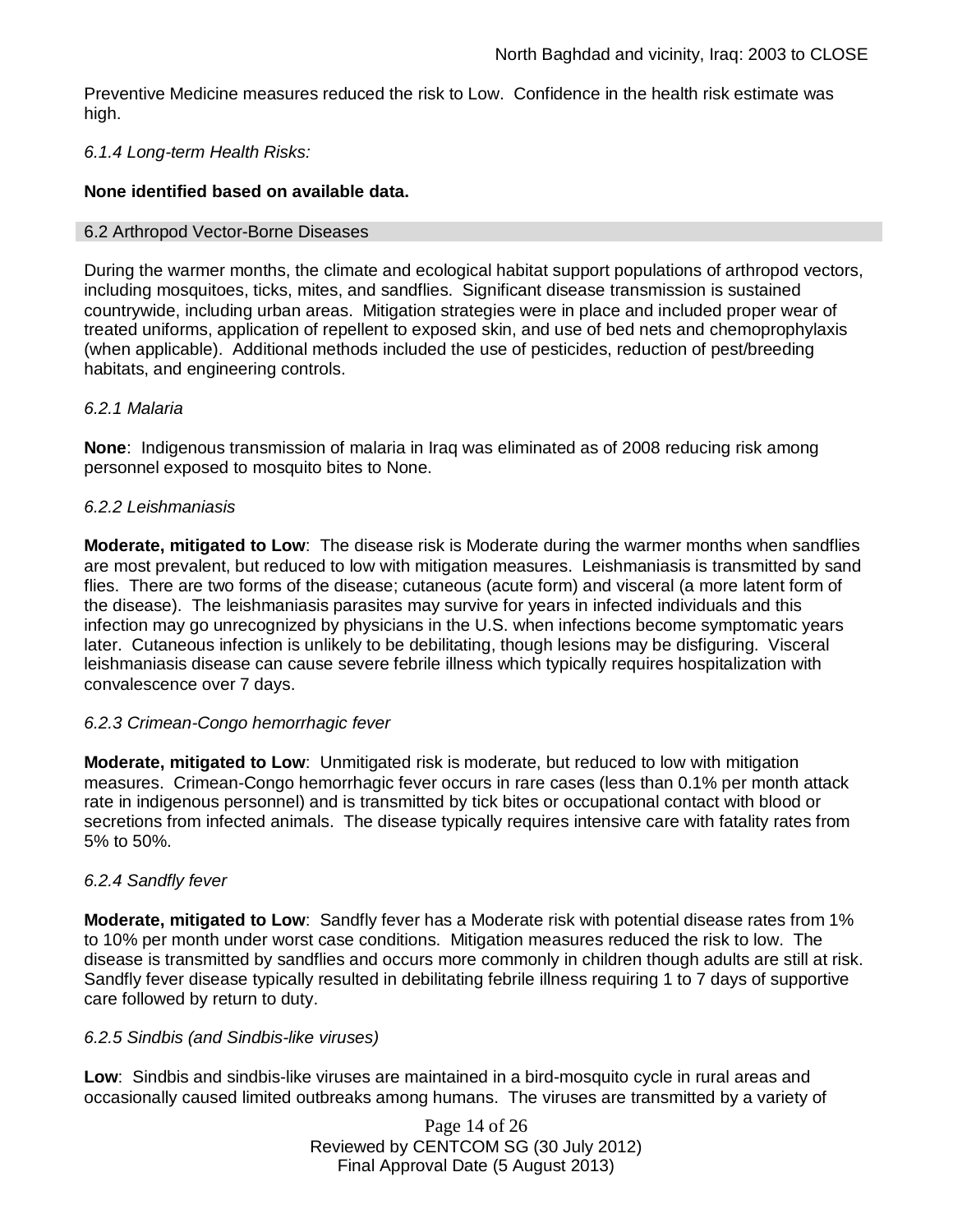*Culex* mosquito species found primarily in rural areas. A variety of bird species may serve as reservoir or amplifying hosts. Extremely rare cases (less than 0.01% per month attack rate) could have occurred seasonally (April - November). Debilitating febrile illness often accompanied by rash, typically requires 1 to 7 days of supportive care; significant arthralgias may persist for several weeks or more in some cases. This disease is associated with a low health risk estimate.

### 6.2.6 *Rickettsioses, tickborne (spotted fever group)*

**Low**: Rare cases (less than 0.1% per month) of rickettsioses disease are possible among personnel exposed to tick bites. Rickettsioses are transmitted by multiple species of hard ticks, including *Rhipicephalus* spp., which are associated with dogs. Other species of ticks, including *Ixodes* are also capable of transmitting rickettsial pathogens in this group. In addition to dogs, various rodents and other animals also may serve as reservoirs. Ticks are most prevalent from April through November. Incidents can result in debilitating febrile illness, which may require 1 to 7 days of supportive care followed by return to duty. The health risk of rickettsial disease is Low.

### 6.2.7 *Typhus-murine (fleaborne)*

**Low**: Typhus-murine has a Low risk estimate and is assessed as present, but at unknown levels. Rare cases are possible among personnel exposed to rodents (particularly rats) and flea bites. Incidents may result in debilitating febrile illness typically requiring 1 to 7 days of supportive care followed by return to duty.

### *6.2.8 West Nile fever*

**Low**: West Nile fever is present. The disease is maintained by the bird population and transmitted to humans via mosquito vector. Typically, infections in young, healthy adults were asymptomatic although fever, headache, tiredness, body aches (occasionally with a skin rash on trunk of body), and swollen lymph glands can occurred. This disease is associated with a low risk estimate.

### *6.2.9 Short -term health risks:*

**Low:** The unmitigated risk is moderate for leishmaniasis - cutaneous (acute), Crimean-Congo hemorrhagic fever, and sandfly fever; Low for, sindbis, rickettsioses-tickborne*,* typhus-fleaborne, and West Nile fever. No hazard from malaria (2008 - 2011). Risk is reduced to Low by proper wear of the uniform and application of repellent to exposed skin. Confidence in the risk estimate is high.

### *6.2.10 Long -term health risks:*

**Low:** The unmitigated risk is moderate for leishmaniasis-visceral (chronic). Risk is reduced to Low by proper wear of the uniform and application of repellent to exposed skin. Confidence in the risk estimate is high.

#### 6.3 Water Contact Diseases

Tactical operations or recreational activities that involve extensive contact with surface water such as lakes, streams, rivers, or flooded fields may result in significant exposure to leptospirosis and schistosomiasis. Arid portions of Iraq without permanent or persistent bodies of surface water do not support transmission of leptospirosis or schistosomiasis. Risk was restricted primarily to areas along rivers and lakes. These diseases can debilitate personnel for up to a week or more. Leptospirosis risk typically increases during flooding. In addition, although not specifically assessed in this document, bodies of surface water are likely to be contaminated with human and animal waste. Activities such as

> Page 15 of 26 Reviewed by CENTCOM SG (30 July 2012) Final Approval Date (5 August 2013)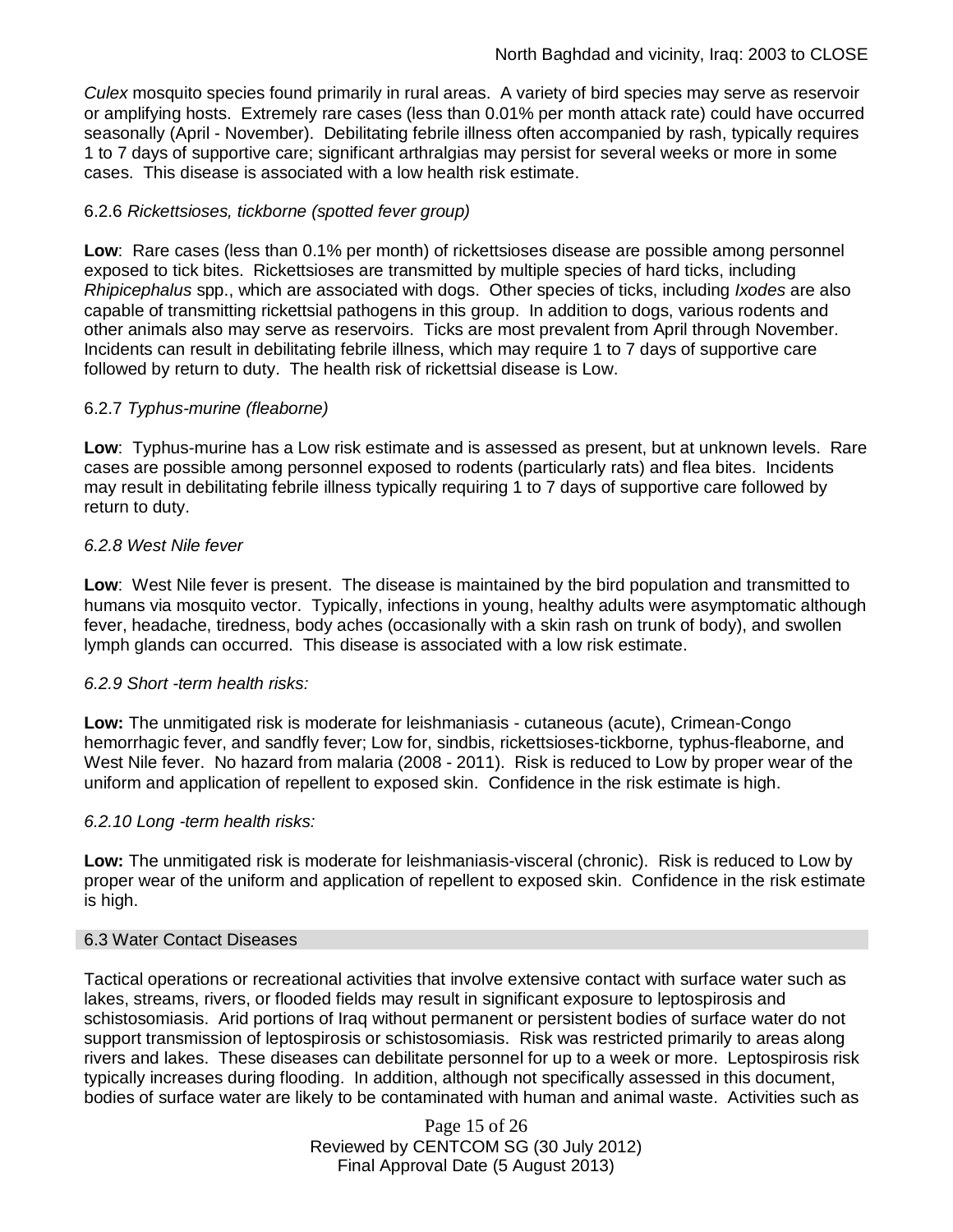wading or swimming may result in exposure to enteric diseases including diarrhea and hepatitis via incidental ingestion of water. Prolonged water contact also may lead to the development of a variety of potentially debilitating skin conditions including bacterial or fungal dermatitis. Mitigation strategies were in place and included avoiding water contact and recreational water activities, proper wear of uniform (especially footwear), and protective coverings for cuts/abraded skin.

# *6.3.1 Leptospirosis*

**Moderate, mitigated to Low**: Human infections occur seasonally (typically April through November) through exposure to water or soil contaminated by infected animals and is associated with wading, and swimming in contaminated, untreated open water. The occurrence of flooding after heavy rainfall facilitates the spread of the organism because as water saturates the environment leptospirosis present in the soil passes directly into surface waters. Leptospirosis can enter the body through cut or abraded skin, mucous membranes, and conjunctivae. Infection may also occur from ingestion of contaminated water. The acute, generalized illness associated with infection may mimic other tropical diseases (for example, dengue fever, malaria, and typhus), and common symptoms include fever, chills, myalgia, nausea, diarrhea, cough, and conjunctival suffusion. Manifestations of severe disease can include jaundice, renal failure, hemorrhage, pneumonitis, and hemodynamic collapse. Recreational activities involving extensive water contact may result in personnel being temporarily debilitated with leptospirosis. This disease is associated with a Moderate health risk estimate.

# *6.3.2 Schistosomiasis*

**Moderate, mitigated to Low**: Humans are the principal reservoir for schistosomes; humans shed schistosome eggs in urine or feces. Animals such as cattle and water buffalo may also be significant reservoirs. Rare cases (less than 0.1% per month attack rate) may occur seasonally (typically April through November) among personnel wading or swimming in lakes, streams, or irrigated fields which were frequently contaminated with human and animal waste containing schistosome eggs. In groups with prolonged exposure to heavily contaminated foci, attack rates may exceed 10%. Exceptionally heavy concentrations of schistosomes may occur in discrete foci, which were difficult to distinguish from less contaminated areas. In non-immune personnel exposed to such foci, rates of acute schistosomiasis may be over 50%. Mild infections are generally asymptomatic. In very heavy acute infections, a febrile illness (acute schistosomiasis) may occur, especially with *Schistosoma japonicum* and *S. mansoni*, requiring hospitalization and convalescence over 7 days. This disease is associated with a Moderate health risk estimate.

### *6.3.3 Short -term health risks:*

**Low:** Unmitigated Health risk of schistosomiasis and leptospirosis is Moderate during warmer months. . Mitigation measures reduce the risk to Low. Confidence in the health risk estimate is high.

*6.3.4 Long -term health risks:*

# **None identified based on available data.**

### 6.4 Respiratory Diseases

Although not specifically assessed in this document, deployed U.S. forces may be exposed to a wide variety of common respiratory infections in the local population. These include influenza, pertussis, viral upper respiratory infections, viral and bacterial pneumonia, and others. The U.S. military populations living in close-quarter conditions are at risk for substantial person-to-person spread of respiratory pathogens. Influenza is of particular concern because of its ability to debilitate large

> Page 16 of 26 Reviewed by CENTCOM SG (30 July 2012) Final Approval Date (5 August 2013)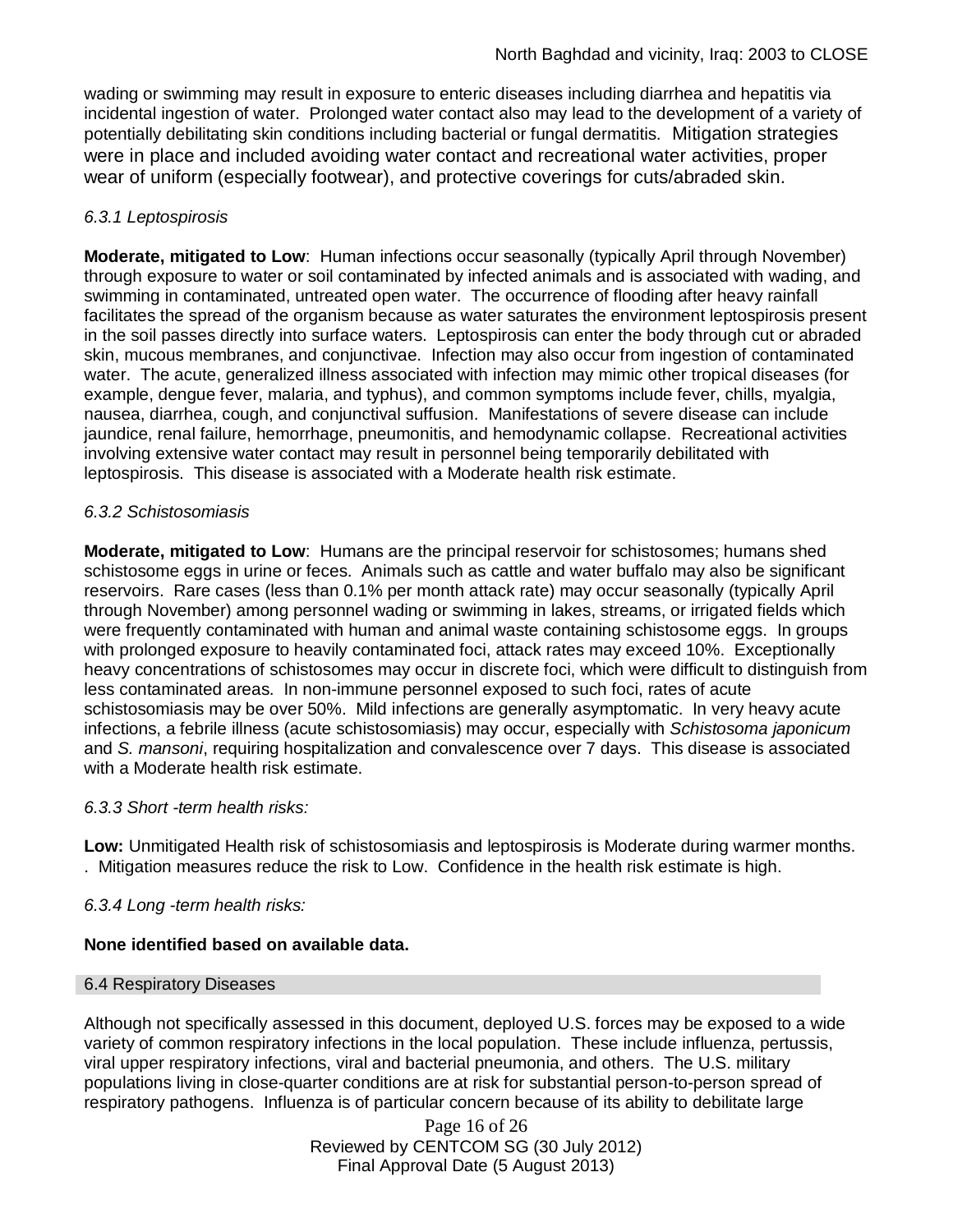numbers of unvaccinated personnel for several days. Mitigation strategies were in place and included routine medical screenings, vaccination, enforcing minimum space allocation in housing units, implementing head-to-toe sleeping in crowded housing units, implementation of proper Personal Protective Equipment (PPE) when necessary for healthcare providers and detention facility personnel.

# *6.4.1 Tuberculosis (TB)*

**Moderate, mitigated to Low:** Potential health risk to U.S. personnel is Moderate, mitigated to Low, year round. Transmission typically requires close and prolonged contact with an active case of pulmonary or laryngeal TB, although it also can occur with more incidental contact. The Army Surgeon General has defined increased risk in deployed Soldiers as indoor exposure to locals or third country nationals of greater than one hour per week in a highly endemic active TB region. Additional mitigation included active case isolation in negative pressure rooms, where available.

### *6.4.2 Meningococcal meningitis*

**Low:** Meningococcal meningitis poses a Low risk and is transmitted from person to person through droplets of respiratory or throat secretions. Close and prolonged contact facilitates the spread of this disease. Meningococcal meningitis is potentially a very severe disease typically requiring intensive care; fatalities may occur in 5-15% of cases.

# *6.4.3 Short-term health risks:*

**Low:** Moderate (TB) to Low (for meningococcal meningitis). Overall risk was reduced to Low with mitigation measures. Confidence in the health risk estimate is high.

### *6.4.4 Long-term health risks:*

**None identified based on available data.** Tuberculosis is evaluated as part of the Post Deployment Health Assessment (PDHA). A TB skin test is required post-deployment if potentially exposed and is based upon individual service policies.

### 6.5 Animal-Contact Diseases

### *6.5.1 Rabies*

**Moderate, mitigated to Low:** Rabies posed a year-round moderate risk. Occurrence in local animals was well above U.S. levels due to the lack of organized control programs. Dogs were the primary reservoir of rabies in Iraq, and a frequent source of human exposure. In June 2008, the New Jersey Health department in The United States reported a confirmed case of rabies in a mixed-breed dog recently imported from Iraq. Rabies is transmitted by exposure to the virus-laden saliva of an infected animal, typically through bites, but could occur from scratches contaminated with the saliva. No cases of rabies acquired in Iraq have been identified in US Service Members to date. The vast majority (>99%) of persons who develop rabies disease will do so within a year after a risk exposure, there have been rare reports of individuals presenting with rabies disease up to six years or more after their last known risk exposure. Mitigation strategies included command emphasis of CENTCOM GO 1B, reduction of animal habitats, active pest management programs, and timely treatment of feral animal scratches/bites.

> Page 17 of 26 Reviewed by CENTCOM SG (30 July 2012) Final Approval Date (5 August 2013)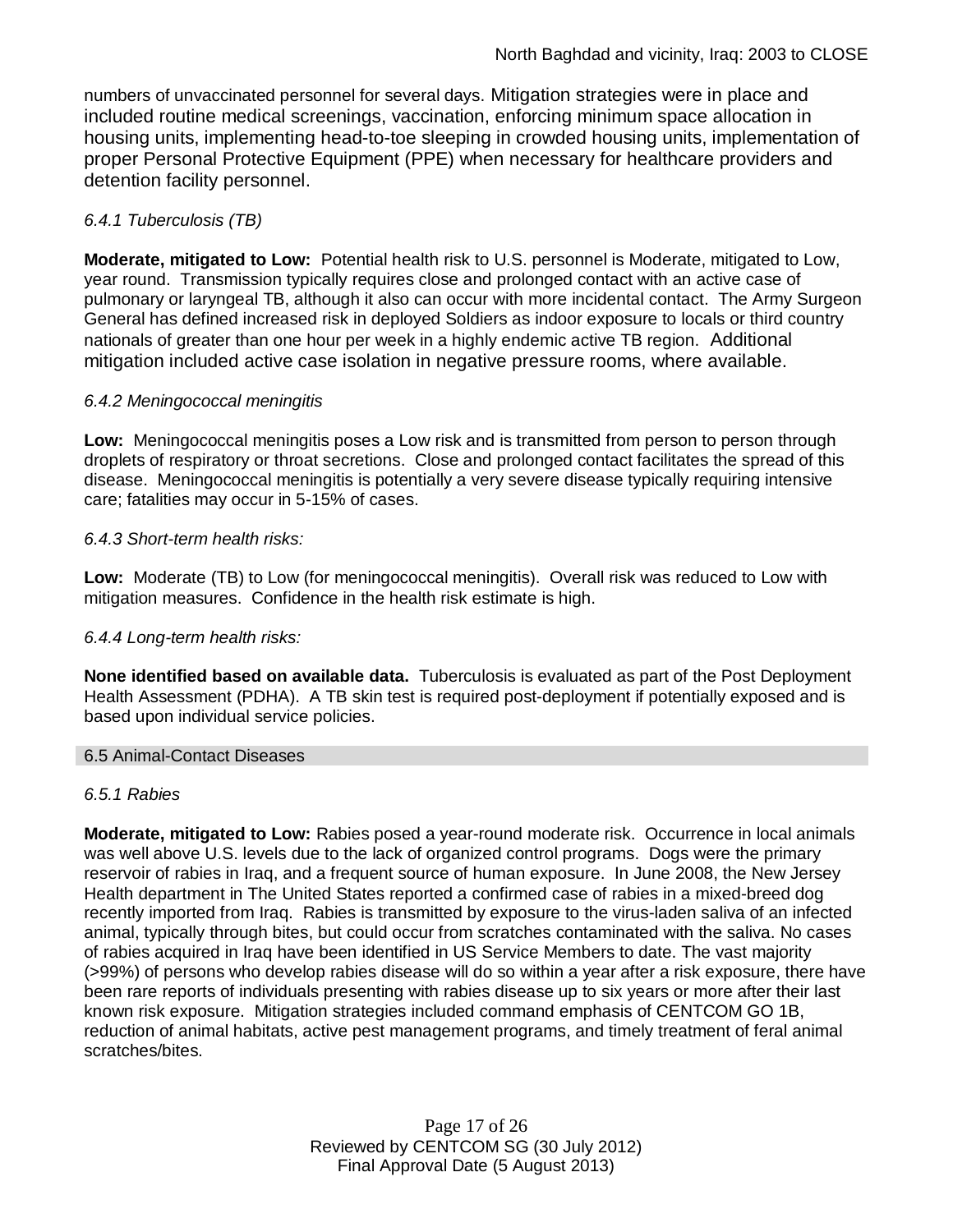### *6.5.2 Anthrax*

**Low:** Anthrax cases are rare in indigenous personnel, and pose a Low risk to U.S. personnel. Anthrax is a naturally occurring infection; cutaneous anthrax is transmitted by direct contact with infected animals or carcasses, including hides. Eating undercooked infected meat may result in contracting gastrointestinal anthrax. Pulmonary anthrax is contracted through inhalation of spores and is extremely rare. Mitigation measures included consuming approved food sources, proper food preparation and cooking temperatures, avoidance of animals and farms, dust abatement when working in these areas, vaccinations, and proper PPE for personnel working with animals.

### *6.5.3 Q-Fever*

**Moderate, mitigated to Low:** Potential health risk to U.S. personnel is Moderate, but mitigated to Low, year round. Rare cases are possible among personnel exposed to aerosols from infected animals, with clusters of cases possible in some situations. Significant outbreaks (affecting 1-50%) can occur in personnel with heavy exposure to barnyards or other areas where animals are kept. Unpasteurized milk may also transmit infection. The primary route of exposure is respiratory, with an infectious dose as low as a single organism. Incidence could result in debilitating febrile illness, sometimes presenting as pneumonia, typically requiring 1 to 7 days of inpatient care followed by return to duty. Mitigation strategies in place as listed in paragraph 6.5.2 except for vaccinations.

### *6.5.4 H5N1 avian influenza*

**Low:** Potential health risk to U.S. personnel is Low. Although H5N1 avian influenza (AI) is easily transmitted among birds, bird-to-human transmission is extremely inefficient. Human-to-human transmission appears to be exceedingly rare, even with relatively close contact. Extremely rare cases (less than 0.01% per month attack rate) could occur. Incidence could result in very severe illness with fatality rate higher than 50 percent in symptomatic cases. Mitigation strategies included avoidance of birds/poultry and proper cooking temperatures for poultry products.

*6.5.5* Short-term health risks:

**Low:** The short-term unmitigated risk is Moderate for rabies, and Q-fever, to Low for anthrax, and H5N1 avian influenza. Mitigation measures reduced the overall risk to Low. Confidence in risk estimate is high.

6.5.6 Long-term health risks:

**Low:** A Low long term risk exists for rabies because, in rare cases, the incubation period for rabies can be several years.

#### **7 Venomous Animal/Insect**

All information was taken directly from the Clinical Toxinology Resources web site from the University of Adelaide, Australia (Reference 2). The species listed below have home ranges that overlap the location of North Baghdad and vicinity, and may present a health risk if they are encountered by personnel. See Section 9 for more information about pesticides and pest control measures.

> Page 18 of 26 Reviewed by CENTCOM SG (30 July 2012) Final Approval Date (5 August 2013)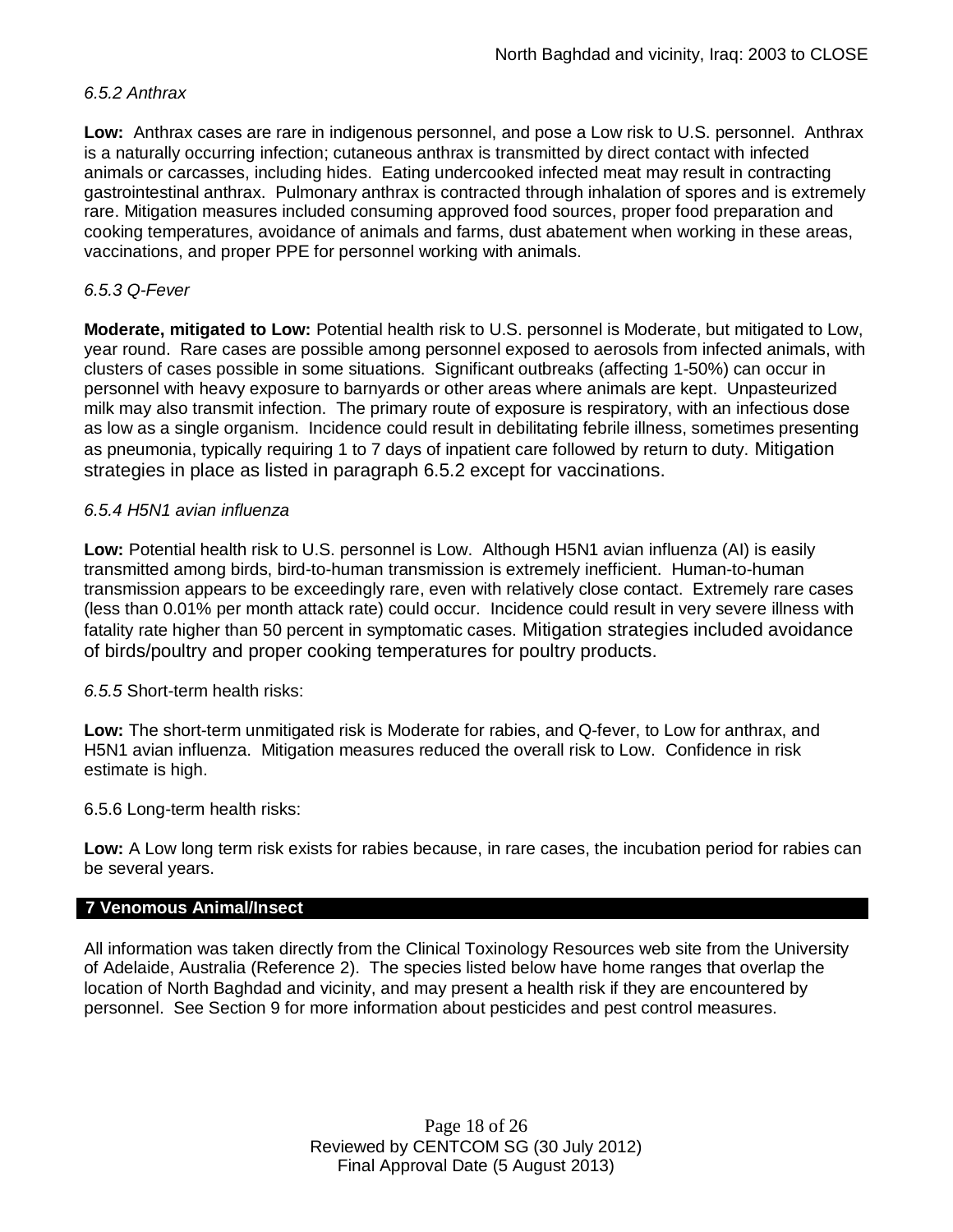# 7.1 Spiders

 *Latrodectus pallidus*: Clinical effects uncertain, but related to medically important species, therefore major envenoming cannot be excluded.

# 7.2 Scorpions

 *Androctonus crassicauda (black scorpion): Severe envenoming possible and potentially lethal, however most stings cause only severe local pain.*

 *Buthacus leptochelys*, *Buthacus macrocentrus*, *Compsobuthus matthiesseni* and *Compsobuthus werneri*: Clinical effects unknown; there are a number of dangerous Buthid scorpions, but ther are also some known to cause minimal effects only. Without clinical data it is unclear where this species fits within that spectrum.

*Hemiscorpius lepturus*: Severe envenoming possible, potentially lethal.

 *Hottentotta saulcyi*, *Hottentotta scaber*, and *Hottentotta schach*: Moderate envenoming possible but unlikely to prove lethal.

### 7.3 Snakes

*Cerastes gasperettii*: Potentially lethal envenoming, though unlikely.

 *Macrovipera lebetina* subspecies e*uphratica* and subspecies *obtusa* : Severe envenoming possible, potentially lethal.

 *Walterinnesia aegyptia*: Clinical effects unknown, but potentially lethal envenoming, though unlikely, cannot be excluded.

### *7.4* Short-term health risk:

**Low:** If encountered, effects of venom vary with species from mild localized swelling (e.g. widow spider) to potentially lethal effects (e.g. desert black snake). See effects of venom above. Mitigation strategies included avoiding contact, proper wear of uniform (especially footwear), and timely medical treatment. Confidence in the health risk estimate is low (Reference 9, Table 3-6).

7.5 Long-term health risk:

### **None identified.**

### **8 Heat/Cold Stress**

#### 8.1 Heat

Summer (June - September) monthly mean daily maximum temperatures range from 104 °F to 121 °F with an average temperature of 111.2 °F based on historical climatological data from the U.S. Air Force Combat Climatology Center, 14<sup>th</sup> Weather Squadron. The health risk of heat stress/injury based on temperatures alone is Low (< 78 °F) from November – March, high (82-87.9°F) in April, and extremely high (≥ 88°F) from May – October. However, work intensity and clothing/equipment worn pose greater health risk of heat stress/injury than environmental factors alone (Reference 6). Managing risk of hot

> Page 19 of 26 Reviewed by CENTCOM SG (30 July 2012) Final Approval Date (5 August 2013)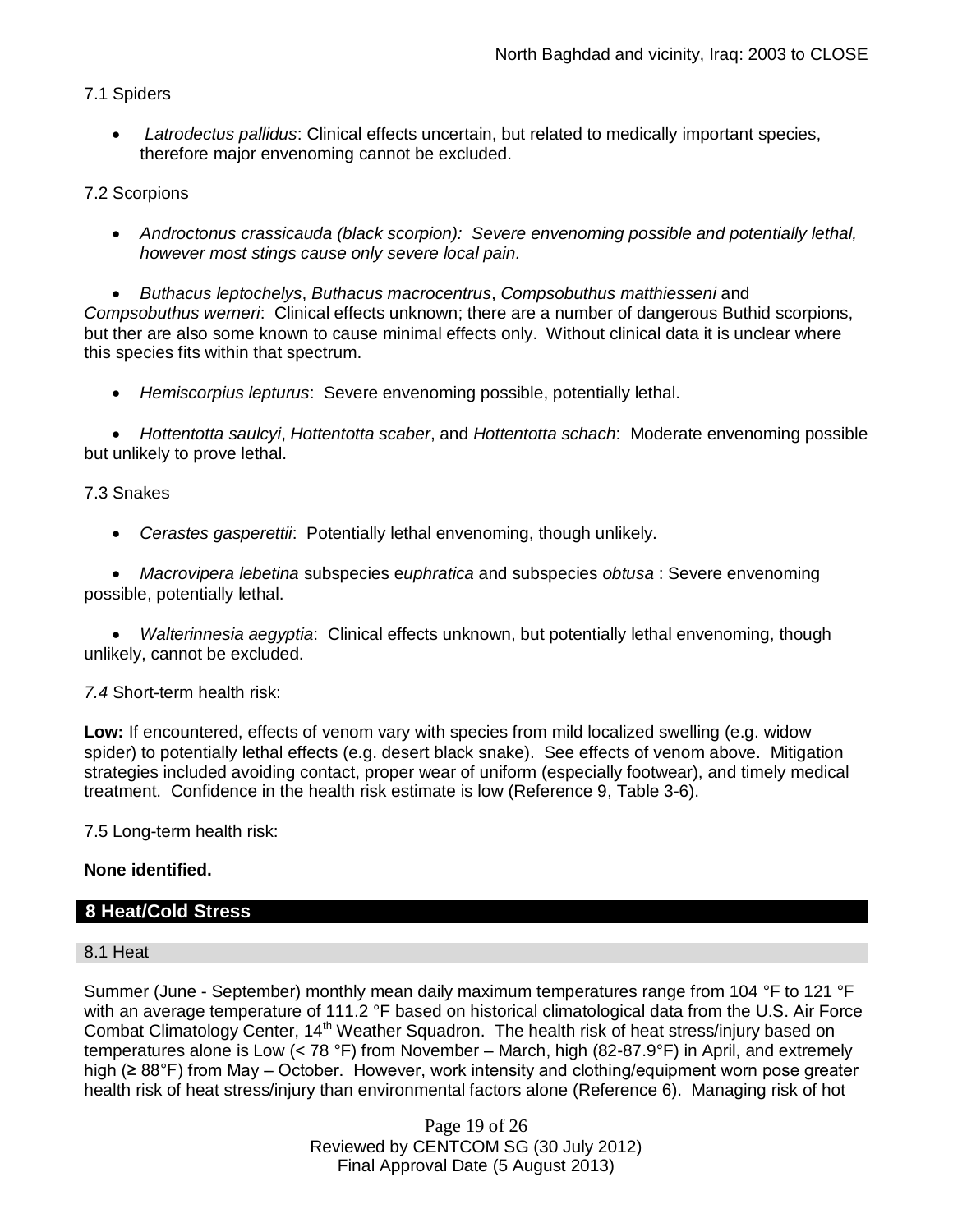weather operations included monitoring work/rest periods, proper hydration, and taking individual risk factors (e.g. acclimation, weight, and physical conditioning) into consideration. Risk of heat stress/injury was reduced with preventive measures

8.1.1 Short-term health risk:

**Low to High, mitigated to Low:** The risk of heat injury was reduced to low through preventive measures such as work/rest cycles, proper hydration and nutrition, and monitoring Wet Bulb Globe Temperature (WBGT). Risk of heat injury in unacclimatized or susceptible populations (older, previous history of heat injury, poor physical condition, underlying medical/health conditions), and those under operational constraints (equipment, PPE, vehicles) is High from May – October, Moderate and Low all other months. Confidence in the health risk estimate is low (Reference 9, Table 3-6).

### 8.1.2 Long-term health risk:

**Low:** The long-term risk is Low. However, the risk may be greater for certain susceptible persons– those older (i.e., greater than 45 years), in lesser physical shape, or with underlying medical/health conditions. Long-term health implications from heat injuries are rare but may occur, especially from more serious injuries such as heat stroke. It is possible that high heat in conjunction with various chemical exposures may increase long-term health risks, though specific scientific evidence is not conclusive. Confidence in these risk estimates is medium (Reference 9, Table 3-6).

#### 8.2 Cold

### 8.2.1 Short-term health risks:

Winter (December - March) mean daily minimum temperatures range from 41.2 °F to 49.3 °F with an average temperature of 43 °F based on historical climatological data from the U.S. Air Force Combat Climatology Center, 14<sup>th</sup> Weather Squadron. Because even on warm days a significant drop in temperature after sunset by as much as 40 °F can occur, there is a risk of cold stress/injury from November – April. The risk assessment for Non-Freezing Cold Injuries (NFCI), such as chilblain, trench foot, and hypothermia, is Low based on historical temperature and precipitation data. Frostbite is unlikely to occur because temperatures rarely drop below freezing. However, personnel may encounter significantly lower temperatures during field operations at higher altitudes. As with heat stress/injuries, cold stress/injuries are largely dependent on operational and individual factors instead of environmental factors alone.

**Low:** The health risk of cold injury is Low. Confidence in the health risk estimate is medium.

8.1.2 Long-term health risk:

**Low:** The health risk of cold injury is Low. Confidence in the health risk estimate is high

# **9 Noise**

### 9.1 Continuous

Preventive Medicine Base Camp assessments of COP Old MoD, COP Callahan, JSS Suleik, COP Apache, Adhamiyah, Muthana, JSS Shield, COP War Eagle, FOB Loyalty, Sadr City, and Camp Ford indicated that the camps had no identified noise hazards, or noise hazards were satisfactorily baffled.

> Page 20 of 26 Reviewed by CENTCOM SG (30 July 2012) Final Approval Date (5 August 2013)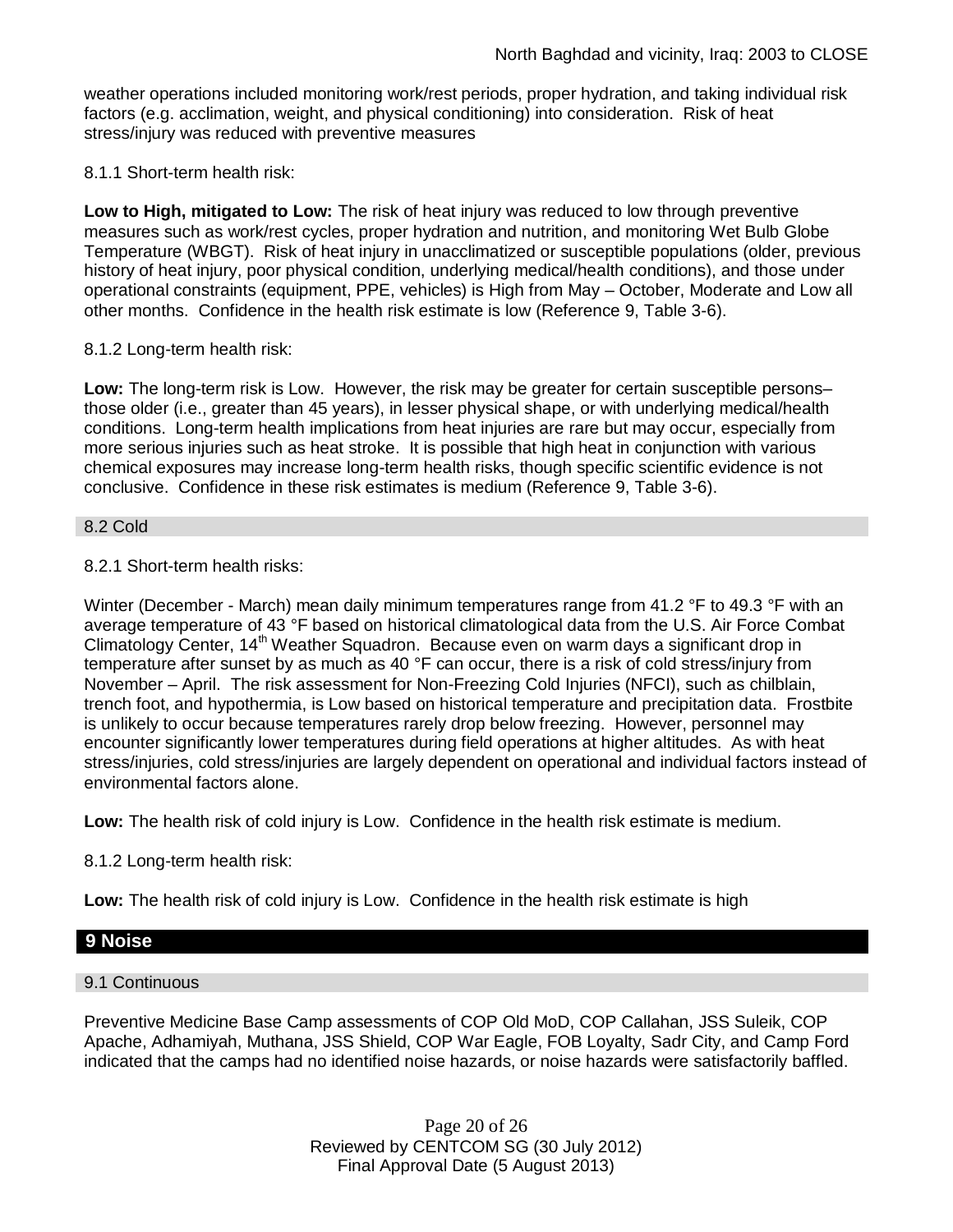9.1.1 Short and long-term health risks:

**No hazards were identified.** Confidence in the health risk assessment is low (Reference 9, Table 3-6).

9.2 Impulse

No specific hazard sources were documented in the DOEHRS or MESL from 15 April 2003 to 8 May 2011 timeframe.

9.2.1 Short-term and Long-term health risks:

#### **Not evaluated**.

### **10 Unique Incidents/Concerns**

#### 10.1 Potential environmental contamination sources

DoD personnel are exposed to various chemical, physical, ergonomic, and biological hazards in the course of performing their mission. These types of hazards depend on the mission of the unit and the operations and tasks which the personnel are required to perform to complete their mission. The health risk associated with these hazards depends on a number of elements including what materials are used, how long the exposure last, what is done to the material, the environment where the task or operation is performed, and what controls are used. The hazards can include exposures to heavy metal particulates (e.g. lead, cadmium, manganese, chromium, and iron oxide), solvents, fuels, oils, and gases (e.g. carbon monoxide, carbon dioxide, oxides of nitrogen, and oxides of sulfur). Most of these exposures occur when performing maintenance task such as painting, grinding, welding, engine repair, or movement through contaminated areas. Exposures to these occupational hazards can occur through inhalation (air), skin contact, or ingestion; however exposures through air are generally associated with the highest health risk.

#### 10.2 Waste Sites/Waste Disposal

Lack of proper sanitation at the bulk trash point significantly contributed to the filth fly, rodent, and feral animal populations at the locations associated with North Baghdad. Recommendations were made to have dumpsters with tight fitting lids and not left outside of living areas so as to reduce the attraction of flies and rodents, by minimizing their food source. Bulk trash was taken off site for disposal at COP Apache, COP Callahan, COP Old MoD, COP War Eagle, and FOB Hope. Bulk trash was disposed in burn pits at FOB Hope, FOB Loyalty, JSS Shield, JSS Shuleik, and Sadr City.

#### *10.2.1* Short-term and Long-term health risks

Not evaluated. Insufficient quantity and quality of data were available for an accurate health risk assessment.

#### 10.3 Fuel/petroleum products/industrial chemical spills

No specific hazard sources were documented in DOEHRS or MESL from 15 April 2003 through 8 May 2011.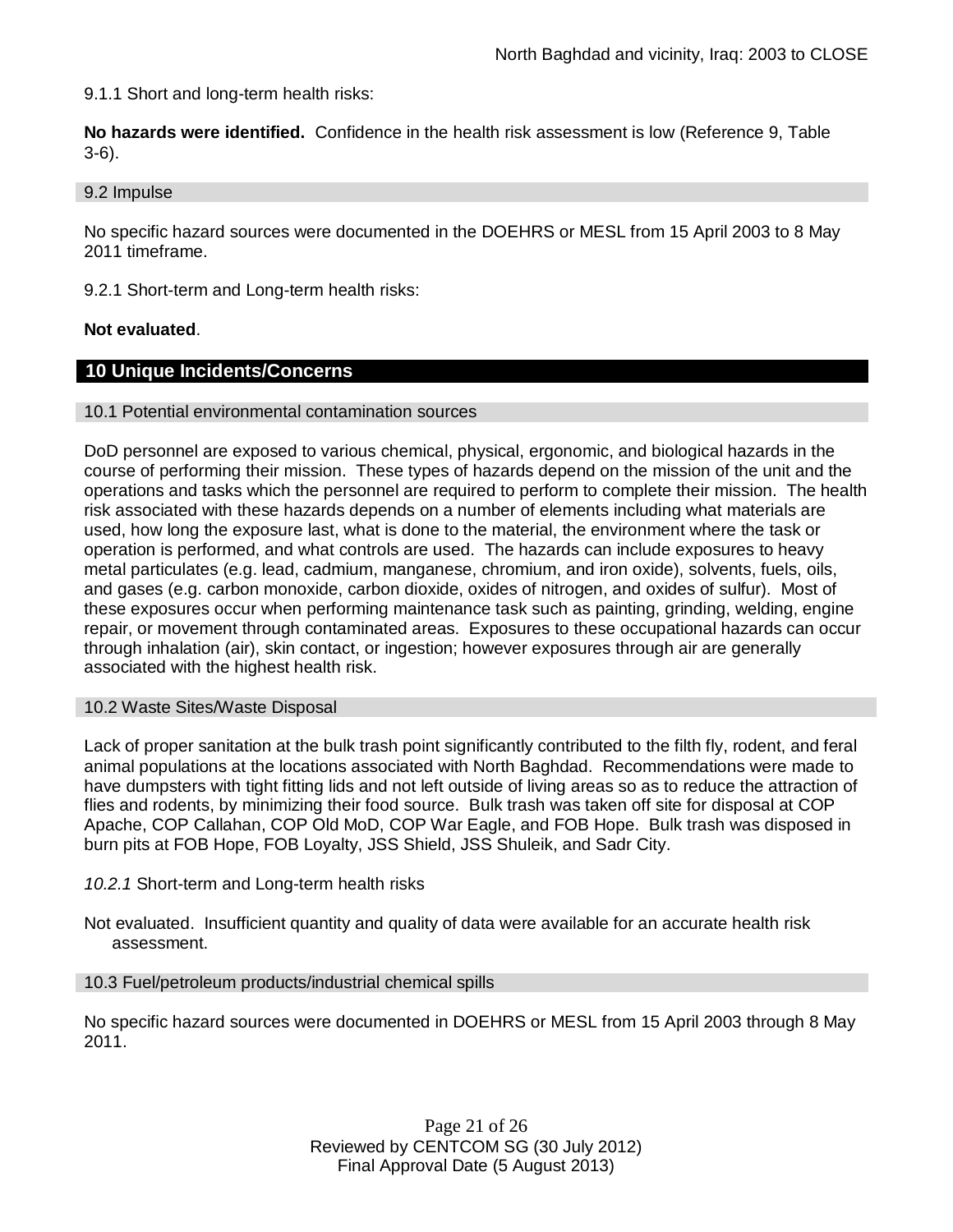#### 10.4 Pesticides/Pest Control:

The health risk of exposure to pesticide residues is considered within the framework of typical residential exposure scenarios, based on the types of equipment, techniques, and pesticide products that have been employed, such as enclosed bait stations for rodenticides, various handheld equipment for spot treatments of insecticides and herbicides, and a number of ready-to-use (RTU) methods such as aerosol cans and baits. The control of rodents required the majority of pest management inputs, with the acutely toxic rodenticides staged as solid formulation lethal baits placed in tamper-resistant bait stations indoors and outdoors throughout cantonment areas. Nuisance insects, including biting and stinging insects such as bees, wasps, and ants, also required significant pest management inputs. Use of pesticides targeting against these pests generally involved selection of compounds with low mammalian toxicity and short-term residual using pinpoint rather than broadcast application techniques. No specific hazard sources were documented in DOEHRS or MESL data portal. A total of 10 monthly pesticide application reports in the MESL data portal for JSS Shield (March 2005 to July 2006), a total of 3 monthly pesticide application reports in the MESL data portal for FOB Hope (October 2005 to January 2006), a total of 14 monthly pesticide application reports in the MESL data portal for FOB Loyalty (April 2005 to July 2006), and one pesticide application report in the MESL data portal for COP Apache (January 2007) listed the usage of pesticides on the site. For each pesticide product applied during this period, the USEPA approved label has been archived, providing a framework how each pesticide handled and applied (see below).

### 10.4.1 Rodenticides

c12-c15 isoparafinnic hydrocarbon, (S)-methoprene, 1,1-difluoroethane, bifenthrin, boric acid, hydramethylnon, imidacloprid, methomyl, n-butane, n-octyl bicycloheptene dicarboximide, permethrin, piperonyl butoxide, polybutylenes, polyisobutylenes, propane, pyrethrins, resmerithrin , ß-cyfluthrin, and Z-9 tricosene were used to control rodents at JSS Shield.

Bromadiolone, brodifacoum, bromadiolone, diphacinone, polybutylenes, and polyisobutylenes were used to control rodents at FOB Loyalty.

Bromadiolone and diphacinone were used to control rodents at COP Apache.

#### 10.4.2 Insecticides

Bromadiolone, diphacinone, and brodifacoum were used to control ants, flying insects, flies, mosquitoes, and spiders at JSS Shield.

Methomyl, permethrin, piperonyl butoxide, polybutylenes, polyisobutylenes, pyrethrins, and Z-9 tricosene were used to control flies and mosquitoes at FOB Hope.

(S)-hydroprene, (S)-methoprene, 1,1-difluoroethane, c12-c15 isoparafinnic hydrocarbon, cypermethrin, hydramethylnon, imidacloprid, methomyl, n-butane, n-octyl bicycloheptene dicarboximide, orthoboric acid, permethrin 25:75, piperonyl butoxide, polybutylenes, polyisobutylenes, propane, pyrethrins, resmerithrin , ß-cyfluthrin, and Z-9 tricosene were used to control ants, cockroaches, flying insects, flies, gnats, mosquitoes, moths, scorpions, spiders, and wasps at FOB Loyalty.

#### 10.4.2 Herbicides

Glyphosate and ammonium salt of N-(phosphonomethyl) glycine were used to control weeds at FOB Loyalty.

> Page 22 of 26 Reviewed by CENTCOM SG (30 July 2012) Final Approval Date (5 August 2013)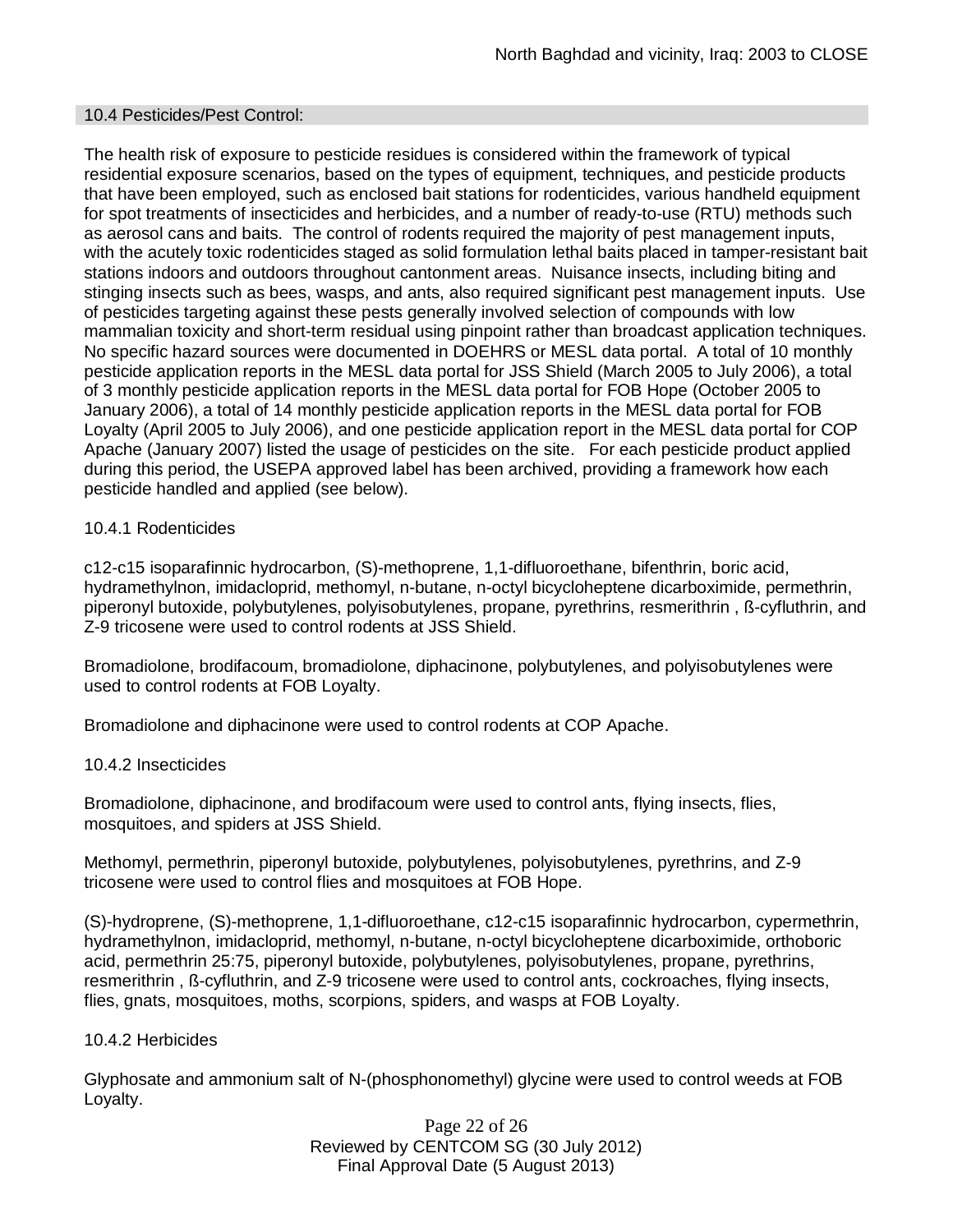### *10.4.3* Short-term and Long-term health risks

**Low:** Long term health risk is Low. Confidence in the health risk assessment is medium (Reference 9, Table 3-6).

### 10.5 Asbestos

No specific hazard sources were documented in DOEHRS or MESL from 15 April 2003 through 8 May 2011.

### 10.6 Lead Based Paint

No specific hazard sources were documented in DOEHRS or MESL from 15 April 2003 through 8 May 2011.

### 10.7 Burn Pit

While not specific to North Baghdad and vicinity, the consolidated epidemiological and environmental sampling and studies on burn pits that have been conducted as of the date of this publication have been unable to determine whether an association does or does not exist between exposures to emissions from the burn pits and long-term health effects (Reference 7). The committee's review of the literature and the data suggests that service in Iraq or Afghanistan (i.e., a broader consideration of air pollution than exposure only to burn pit emissions) may be associated with long-term health effects, particularly in susceptible (e.g., those who have asthma) or highly exposed subpopulations, such as those who worked at the burn pit. Such health effects would be due mainly to high ambient concentrations of PM from both natural and anthropogenic sources, including military sources. If that broader exposure to air pollution turns out to be relevant, potentially related health effects of concern are respiratory and cardiovascular effects and cancer. Susceptibility to the PM health effects could be exacerbated by other exposures, such as stress, smoking, local climatic conditions, and co-exposures to other chemicals that affect the same biologic or chemical processes. Individually, the chemicals measured at burn pit sites in the study were generally below concentrations of health concern for general populations in the United States. However, the possibility of exposure to mixtures of the chemicals raises the potential for health outcomes associated with cumulative exposure to combinations of the constituents of burn pit emissions and emissions from other sources.

10.7.1 Particulate matter, less than 10 micrometers (PM $_{10}$ )

10.7.2 Exposure Guidelines:

Short Term (24-hour) PM $_{10}$  (µg/m $^3$ 

- 
- Marginal MEG  $= 420$
- Critical MEG = 600

10.7.2.1 Sample data/Notes:

): Long-term PM<sub>10</sub> MEG ( $\mu$ g/m<sup>3</sup>):

Negligible  $MEG = 250$  Not defined and not available.

A total of 3 valid PM<sub>10</sub> air samples were collected from 16-18 January 2005 in the vicinity of a burn pit at FOB Hope in the Tharwa District. The range of 24-hour PM<sub>10</sub> concentrations was 211  $\mu$ g/m<sup>3</sup> – 406 μg/m<sup>3</sup> with an average concentration of 292 μg/m<sup>3</sup>. Although the average and peak PM<sub>10</sub>

> Page 23 of 26 Reviewed by CENTCOM SG (30 July 2012) Final Approval Date (5 August 2013)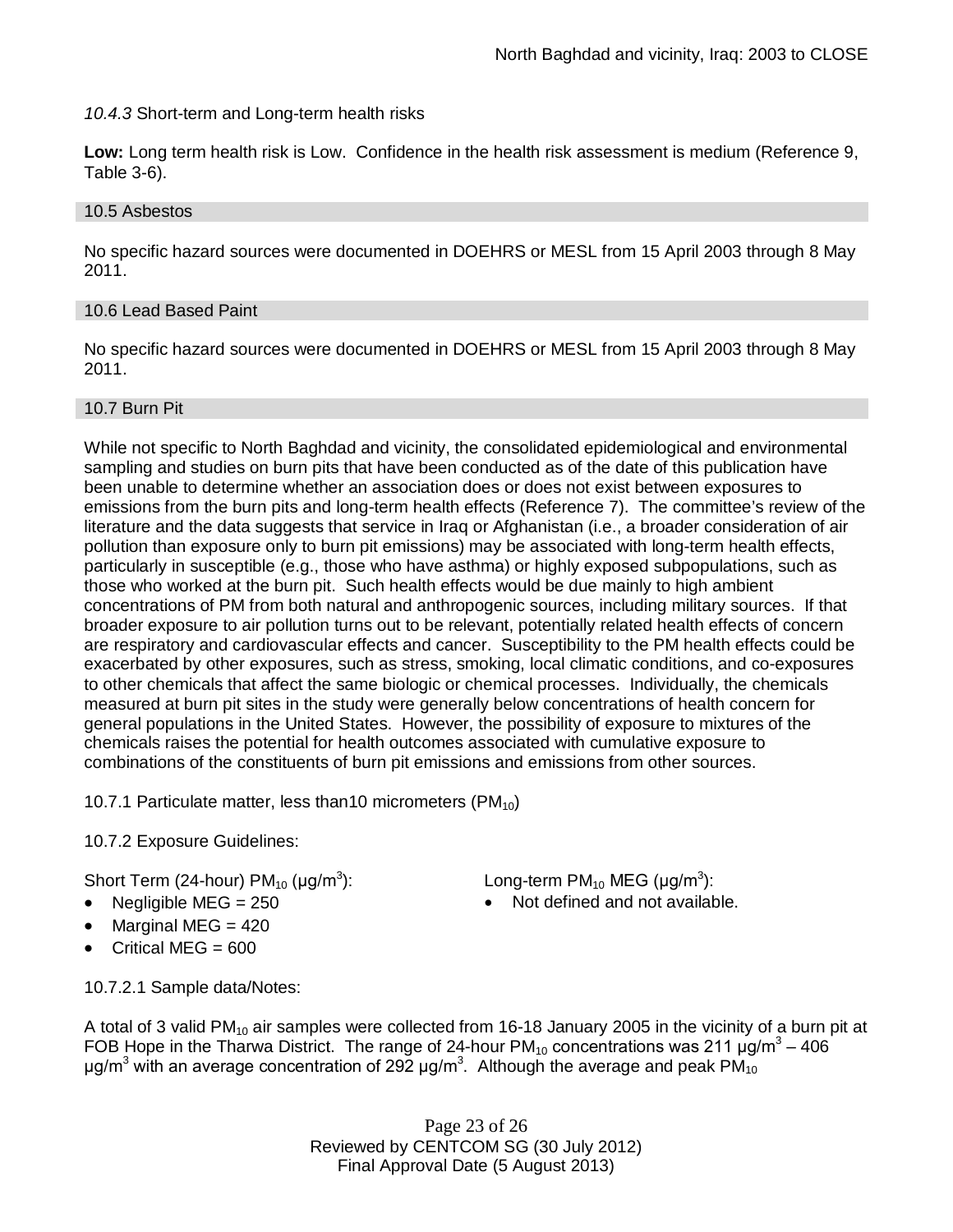concentrations were above the short-term  $PM_{10}$  negligible MEG, data were insufficient to characterize health risk associated with  $PM_{10}$  exposure.

10.7.2.2 Short and long-term health risks:

Data were insufficient to characterize health risk associated with  $PM_{10}$  exposure.

Page 24 of 26 Reviewed by CENTCOM SG (30 July 2012) Final Approval Date (5 August 2013)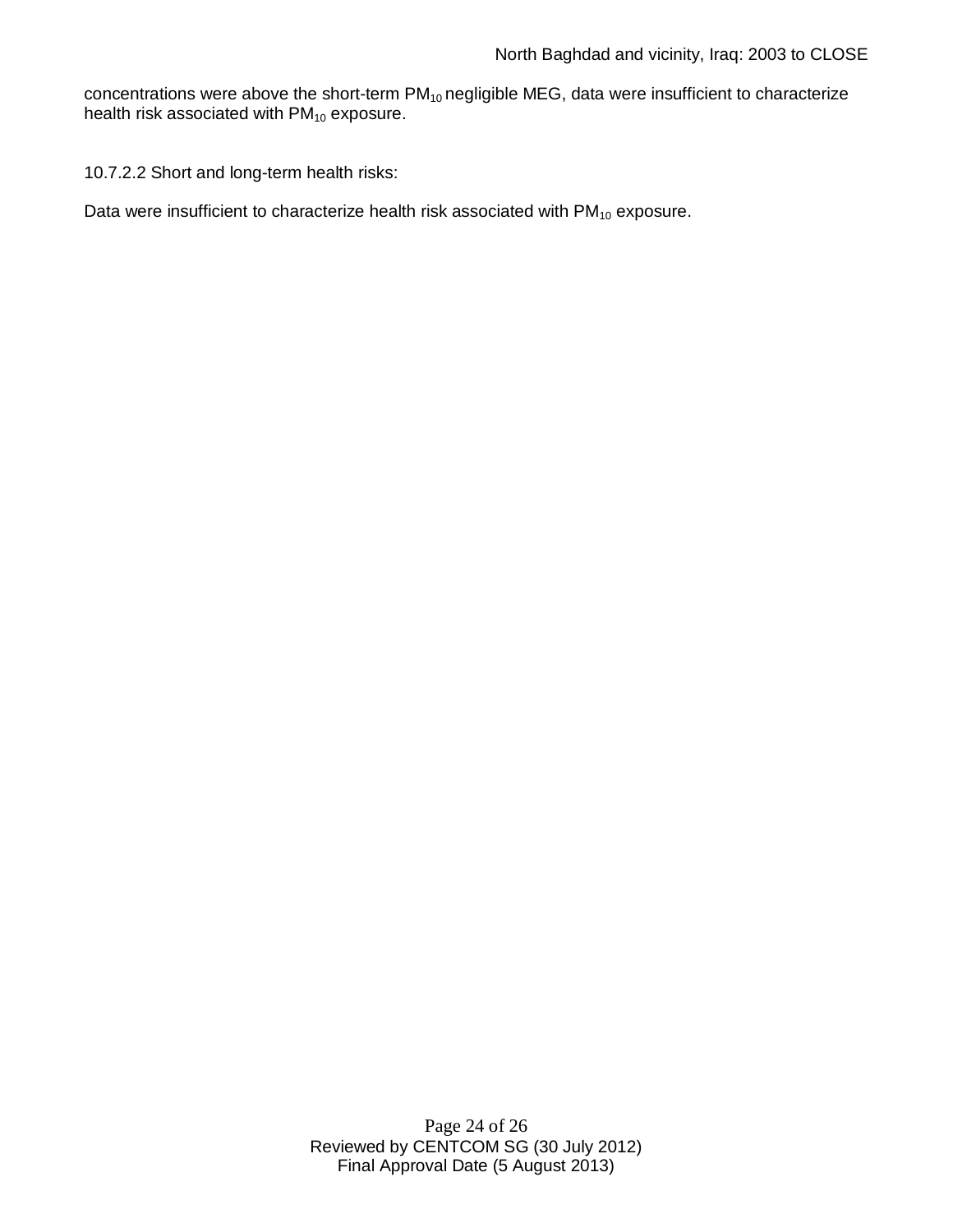# **11 References<sup>1</sup>**

- 1. Casarett and Doull's Toxicology: the Basic Science of Poisons, Chapter 2- Principles of Toxicology; Fifth Edition, McGraw Hill, New York.
- 2. Clinical Toxinology Resources: http://www.toxinology.com/. University of Adelaide, Australia.
- 3. Defense Occupational and Environmental Health Readiness System (referred to as the DOEHRS-EH database) at https://doehrs-ih.csd.disa.mil/Doehrs/. Department of Defense (DoD) Instruction 6490.03, *Deployment Health*, 2006.
- 4. DoDI 6055.05, Occupational and Environmental Health, 2008.
- 5. DoD MESL Data Portal: https://mesl.apgea.army.mil/mesl/.Some of the data and reports used may be classified or otherwise have some restricted distribution.
- 6. Goldman RF. 2001. Introduction to heat-related problems in military operations. *In*: Textbook of military medicine: medical aspects of harsh environments Vol. 1, Pandolf KB, and Burr RE (Eds.), Office of the Surgeon General, Department of the Army, Washington DC.
- 7. IOM (Institute of Medicine). 2011*.* Long-term health consequences of exposure to burn pits in Iraq and Afghanistan*.* Washington, DC: The National Academies Press.
- 8. Joint Staff Memorandum (MCM) 0028-07, Procedures for Deployment Health Surveillance, 2007.
- 9. USA PHC TG230, June 2010 Revision.
- 10. USACHPPM. 2008. Particulate Matter Factsheet; 64-009-0708, 2008.
- 11. Modification 11 to United States Central Command Individual Protection and Individual Unit Deployment Policy, 2 December 2011.
- 12. USACHPPM, Occupational and Environmental Health Exposure Incident Summary. Camp War Eagle, Iraq, October 2004.
- 13. CENTCOM OEH INCIDENTS, MNC-I Deployment OEH Incidents. Chlorine Incident, 14 November 2006.

Page 25 of 26 Reviewed by CENTCOM SG (30 July 2012) Final Approval Date (5 August 2013)

<sup>1</sup> NOTE. The data are currently assessed using the 2010 TG230. The general method involves an initial review of the data which eliminates all chemical substances not detected above 1-yr negligible MEGs. Those substances screened out are not considered acute or chronic health hazards so are not assessed further. For remaining substances, acute and chronic health effects are evaluated separately for air water (soil is only evaluated for long term risk). This is performed by deriving separate short-term and long term population exposure level and estimates (referred to as population exposure point concentrations (PEPC)) that are compared to MEGs derived for similar exposure durations. If less than or equal to negligible MEG the risk is Low. If levels are higher than negligible then there is a chemical-specific toxicity and exposure evaluation by appropriate SMEs, which includes comparison to any available marginal, critical or catastrophic MEGs. For drinking water 15 L/day MEGs are used for the screening while site specific 5-15 L/day are used for more detailed assessment. For nondrinking water (such as that used for personal hygiene or cooking) the 'consumption rate' is limited to 2 L/day (similar to the EPA) which is derived by multiplying the 5 L/day MEG by a factor of 2.5. This value is used to conservatively assess non drinking uses of water.